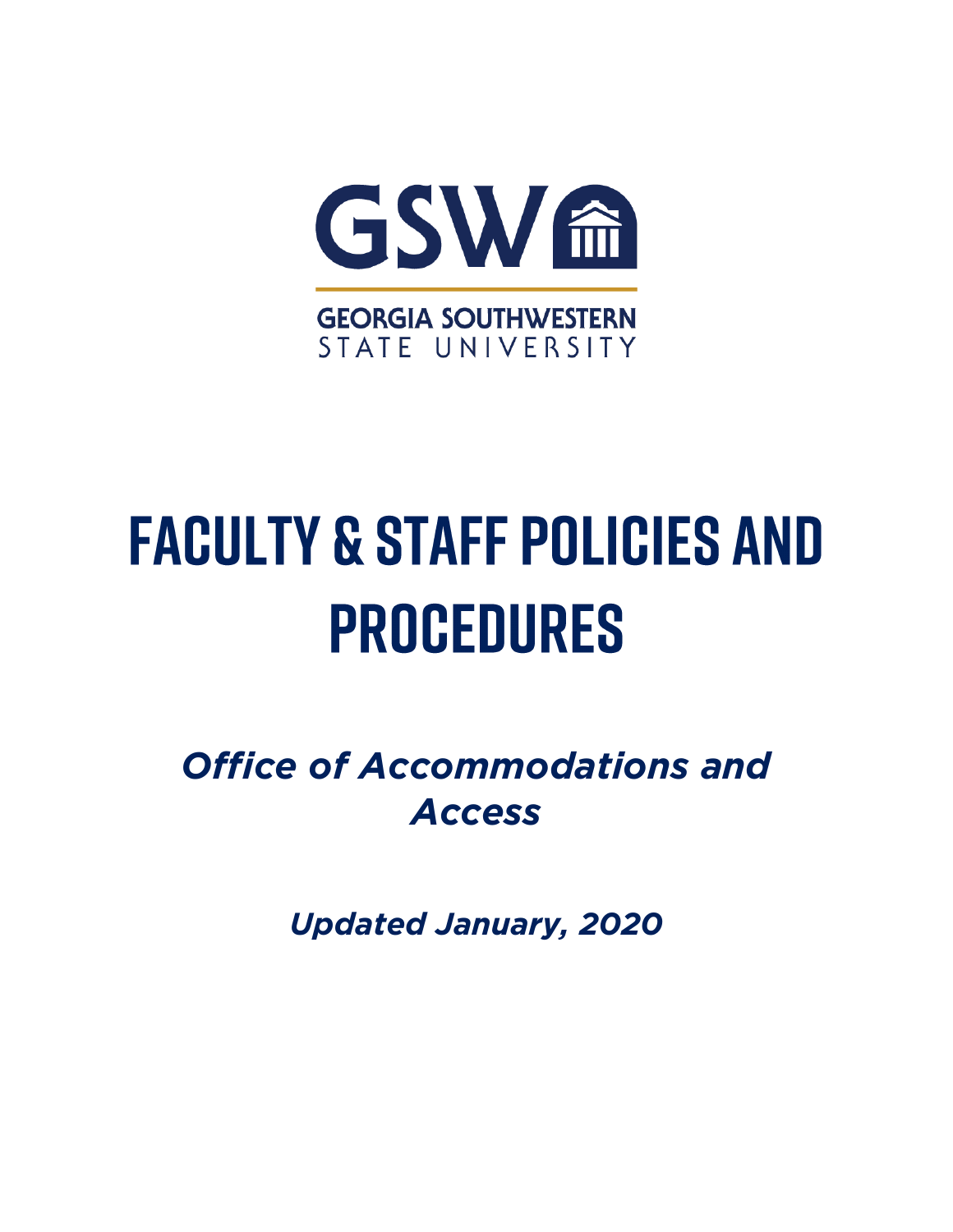## **Office of Accommodations and Access**

## Table of Contents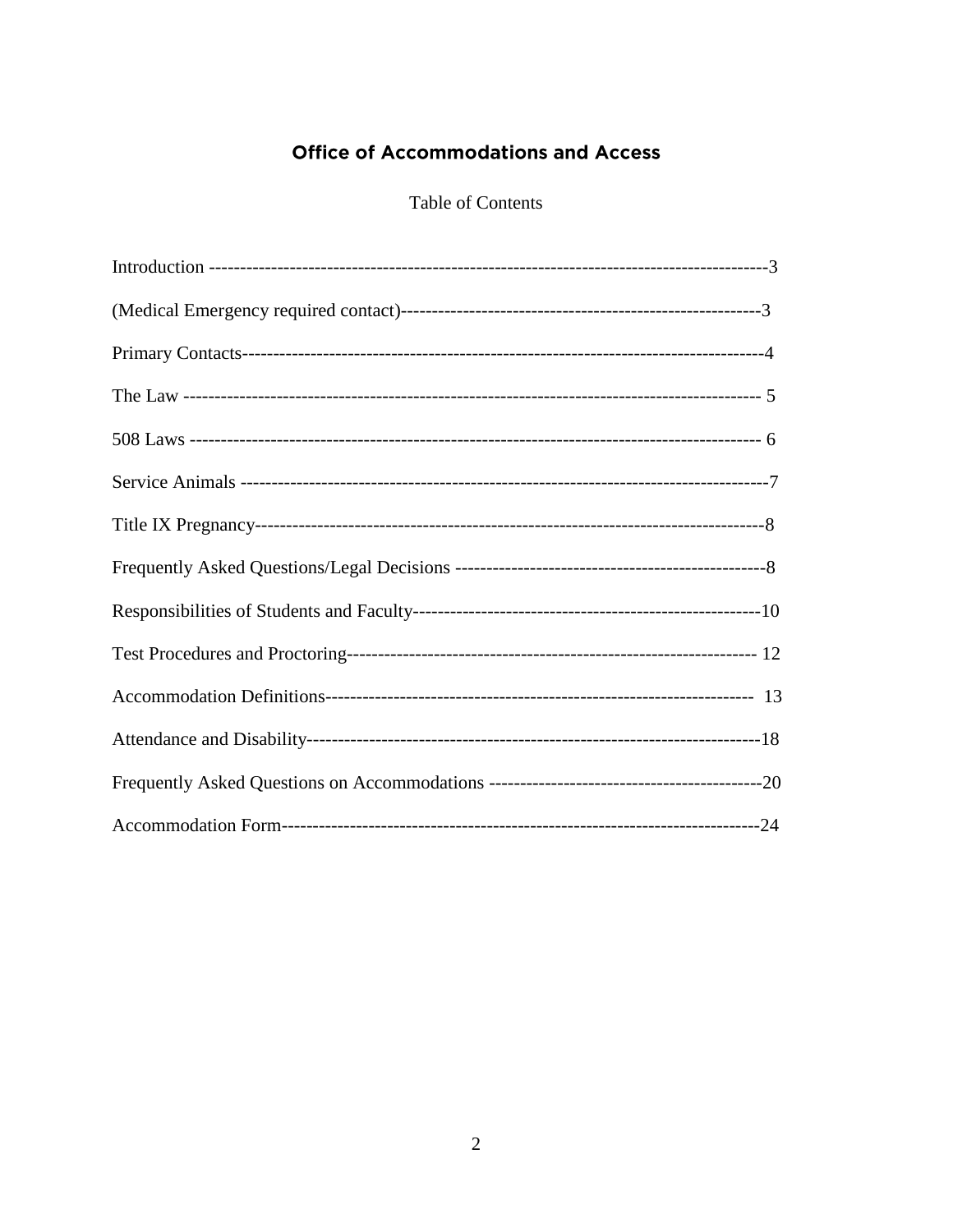#### **Introduction**

This handbook was designed to assist faculty/staff in reaching and working with students with disabilities. Federal legislation, Americans with Disabilities Act and Section 504 of the Rehabilitation Act of 1973 mandates that, as an institution receiving federal funds, Georgia Southwestern State University must provide reasonable accommodations that afford equal educational opportunity for all students.

Achieving reasonable accommodations for students with disabilities involves shared responsibility between the students and faculty. The Office of Accommodations and Access provides services for students with documented disabilities such as Specific Learning Disabilities, Attention Deficit Disorder, Visual Impairments, Hearing Impairments, Chronic Illnesses, Psychiatric Disorders and Physical Disabilities. The Office of Accommodations and Access acts affirmatively on behalf of qualified persons who have disability related compliance issues in accordance with Federal and State Regulations.

It is important to note that disabilities range in levels of functioning and that each student with the same disability may require different compensations and/or accommodations. These may also change or vary over time. Consequently, while the information provided in this resource can be used as a general guide, specific knowledge of a student's needs should be presented to the instructor by the student through an accommodation letter prepared by the Office of Accommodations and Access.

# **AP. Procedure for Reporting Student Illness or Injury**

## **Emergency Care**

In the event of an emergency in class or on GSW campus, you should contact Public Safety at 229-931-2245.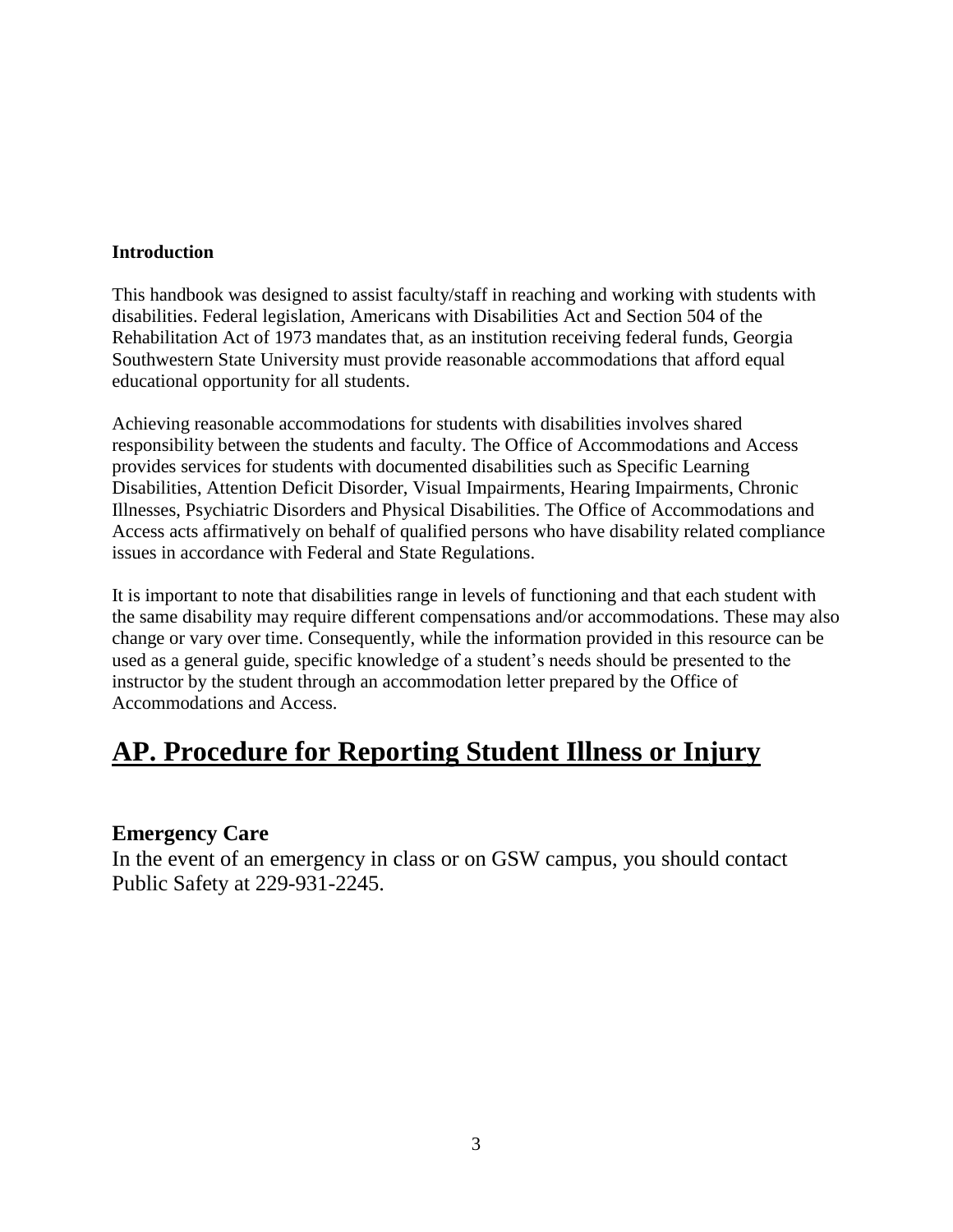# **Office of Accommodations and Access**

#### **Primary Contacts**

Evelyn Oliver Director of Accommodations and Access/ Testing Center Sanford Hall 3rd floor room 302 229-931-2661 (office) 229-931-2958 (fax) evelyn.oliver@gsw.edu

Mary Lopez Accommodations and Access Assistant/Testing Assistant Sanford Hall 3rd floor room 301 229-931-2085 (office) 229-931-2958 (fax) [mary.lopez@gsw.edu](mailto:mary.lopez@gsw.edu)

April Dodson Testing Coordinator Sanford Hall 3<sup>rd</sup> floor room 318 229-931-2933 (office) 229-931-2958 (fax) april.dodson@gsw.edu

"A journey of a thousand miles must begin with a single step"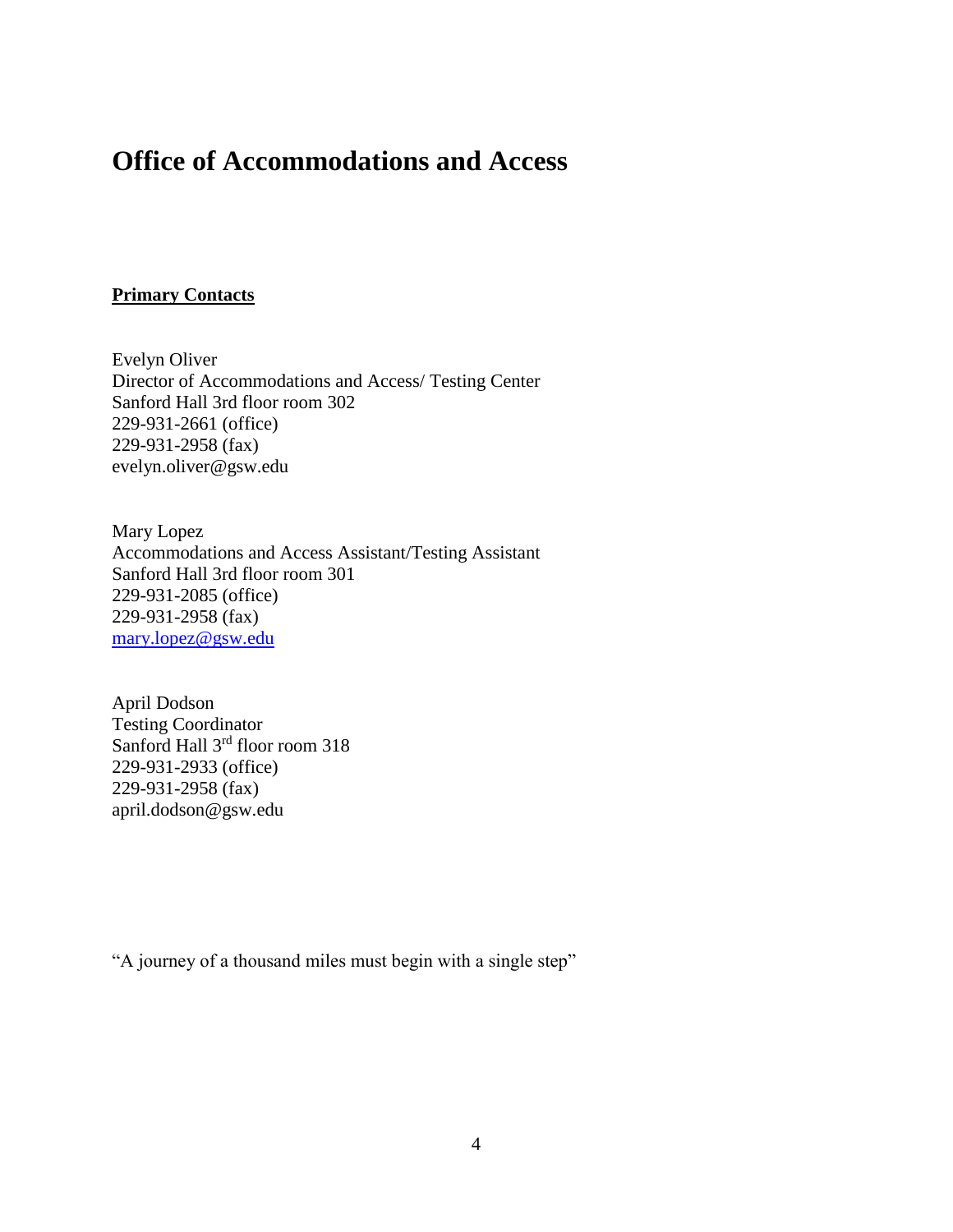## **The Law Section 504 of the Rehabilitation Act of 1973 states that...**

"No otherwise qualified person with a disability in the United States ... shall, solely by reason of ... disability, be denied the benefits of, be excluded from participation in, or be subjected to discrimination under any program or activity receiving federal financial assistance."

## **A person with a disability includes...**

"any person who (1) has a physical or mental impairment which substantially limits one or more major life activities, (2) has a record of such an impairment, or (3) is regarded as having such an impairment."

## **A "qualified person with a disability" is defined as one...**

"who meets the academic and technical standards requisite to admission or participation in the education program or activity."

## **Section 504 protects the rights of qualified individuals who have disabilities such as, but not limited to:**

- Blindness/visual impairment
- Traumatic brain injury
- Cerebral palsy
- Deafness/hearing impairment
- Epilepsy or seizure disorder
- Orthopedic/mobility impairment
- Specific learning disability
- Speech and language disorder
- Spinal cord injury
- Tourette's syndrome
- Attention Deficit Disorder

## **Chronic conditions such as:**

- o AIDS
- o Arthritis
- o Cancer
- o Diabetes
- o Multiple sclerosis
- o Muscular dystrophy
- o Psychiatric disability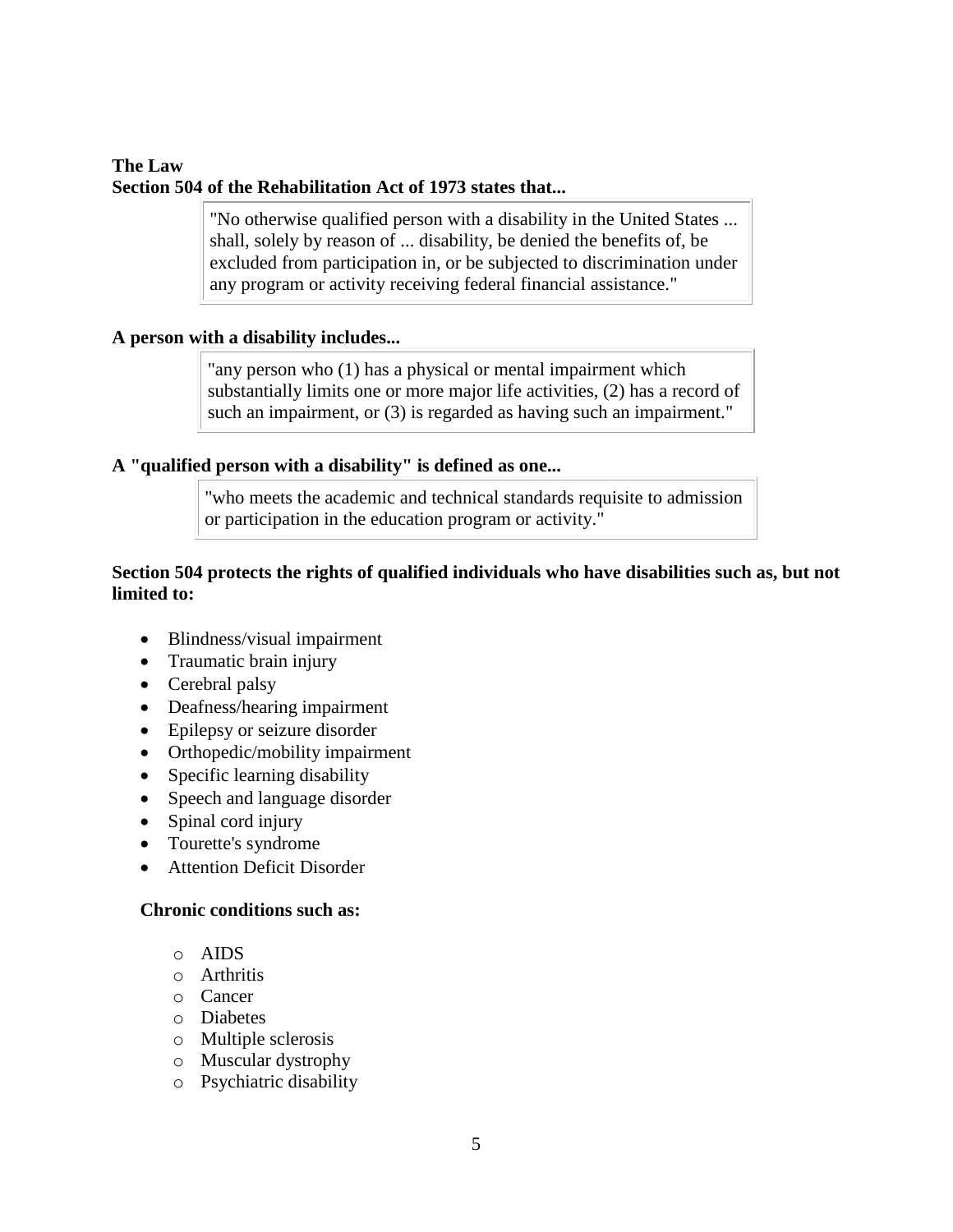## **Under the provisions of Section 504 ...**

Universities may not discriminate in the recruitment, admission, educational process, or treatment of students. Students who have self-identified, provided documentation of disability, and requested reasonable accommodations are entitled to receive approved modifications of programs, appropriate academic adjustments, or auxiliary aids that enable them to participate in and benefit from all educational programs and activities.

## **Section 504 specifies that universities ...**

- May not limit the number of students with disabilities admitted
- May not make pre admission inquires as to whether or not an applicant has a disability
- May not use admission tests or criteria that inadequately measure the academic qualifications of students with disabilities because special provisions were not made
- May not exclude a qualified student with a disability from any course of study
- May not establish rules and policies that may adversely affect students with disabilities

## **Modifications and accommodations for students with disabilities include:**

- Removal of architectural barriers
- Provide services such as readers for students with blindness, visual impairment or learning disabilities, qualified interpreters and note takers for students with deafness or hearing impairments, learning disabilities and orthopedic impairments
- Provide modifications, substitutions, or waivers of courses in major fields of study or degree requirements on a case-by-case basis
- Accommodation need not be made if the institution can demonstrate that the changes requested would substantially alter essential elements of the course or program
- Allow extra time to complete exams, pop quizzes, quizzes, take home assignments and projects
- Permit exams to be individually proctored, read orally, dictated, or typed
- Use alternative forms for students to demonstrate course mastery
- Permit the use of computer software programs or other assistive technological devices to assist in test taking and study skills

Accommodation need not be made if the institution can demonstrate that the changes requested would substantially alter essential elements of the course or program.

**Section 504 of the Rehabilitation Act** contains more specific information about compliance issues in post-secondary education than the Americans with Disabilities Act (ADA). The ADA did extend the law to cover private institutions of higher education as well as those receiving federal funding. Universities and colleges can also expect to see more rigid enforcement of the law with the passage of the ADA.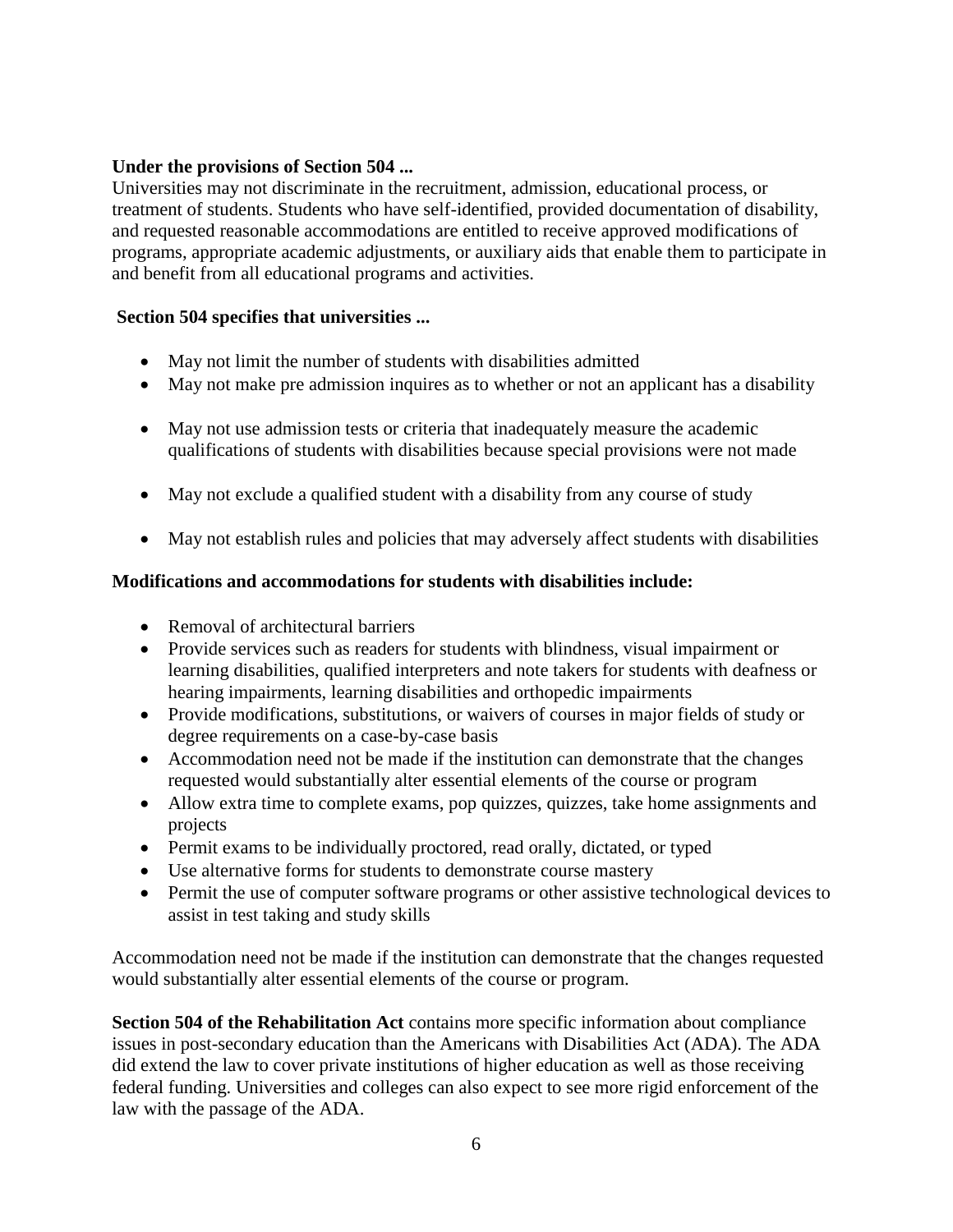# **Section 508 Law**

In 1998, Congress amended the Rehabilitation Act of 1973 to require Federal agencies to make their electronic and information technology (EIT) accessible to people with disabilities. Inaccessible technology interferes with an ability to obtain and use information quickly and easily. Section 508 was enacted to eliminate barriers in information technology, open new opportunities for people with disabilities, and encourage development of technologies that will help achieve these goals. The law applies to all Federal agencies when they develop, procure, maintain, or use electronic and information technology. Under Section 508 (29 U.S.C. '794 d), agencies must give disabled employees and members of the public access to information that is comparable to access available to others. It is recommended that you review the laws and regulations listed below to further your understanding about Section 508 and how you can support implementation.

<http://www.section508.gov/section508-laws>

The National Center on Disability and Access to Education http://www.ncdae.org/index.php

Faculty Cheat Sheets (assistance with being technology compliant) http://www.ncdae.org/resources/cheatsheets/

## **Service Animals**

The Department of Justice final regulations implementing the Americans with Disabilities ACT (ADA) for title 11 (State and local governments services) and title 111 (public accommodations and commercial facilities) recognizes dogs as service animals under titles 11 and 111 of the ADA. Service animals are individually trained to do work or perform tasks for a person with a disability. Such tasks can include guiding a person with impaired vision, alerting a person with impaired hearing, pulling a wheelchair, retrieving dropped items, etc.

Therapy or emotional support animals are not considered service animals under the Americans with Disabilities Act of 1990 as amended by the Amendments Act of 2008 (P.L. 110-325) \*and\* do not qualify as service animals as an accommodation.

- Service animals are welcome in all buildings on campus and may attend any class meeting or event.
- Reasonable behavior and cleanliness are expected from service animals.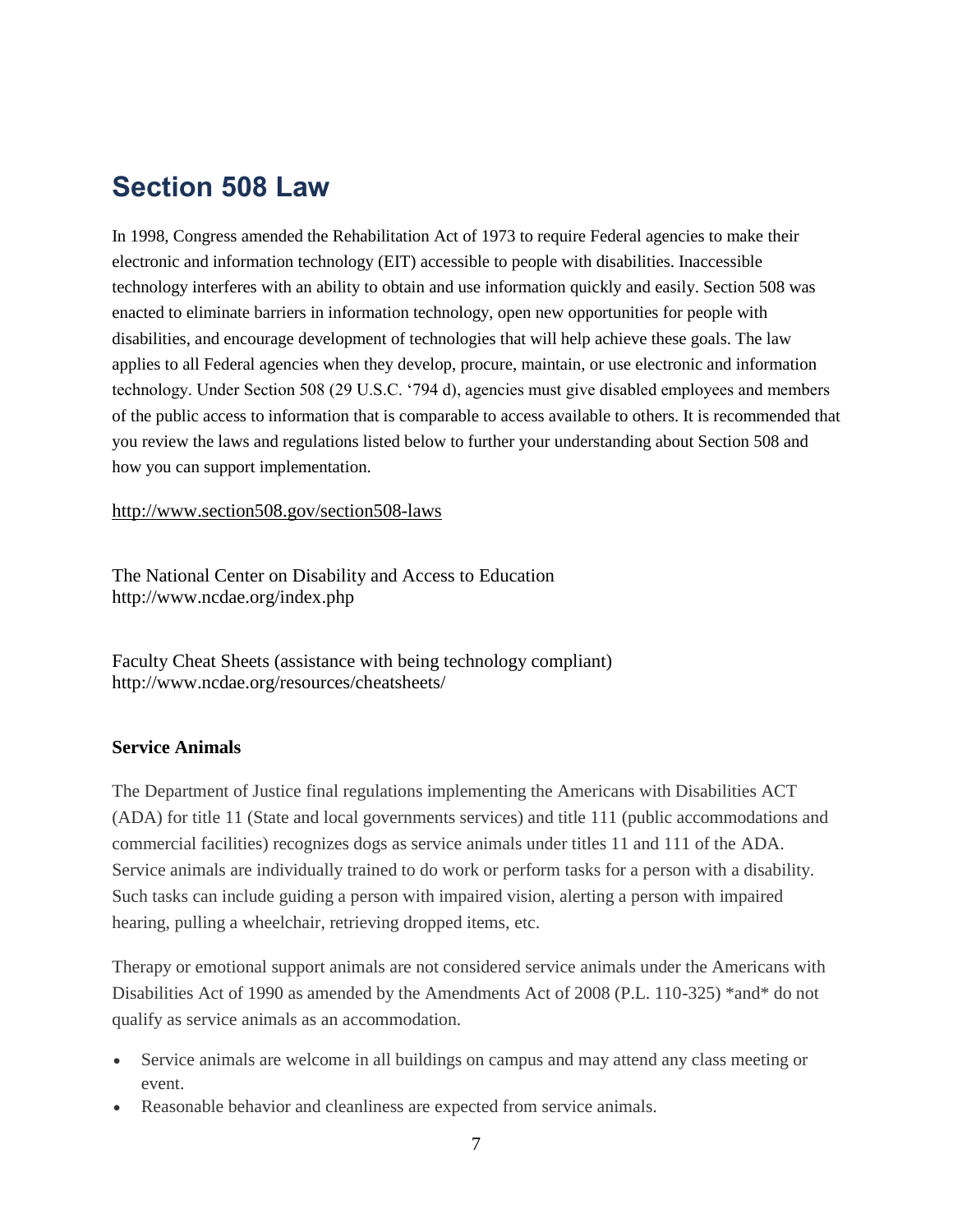- Service animals must be under the control of the handler at all times. Under the ADA, service animals must be harnessed, leashed, or tethered, unless these devices interfere with the service animal's work or the individual's disability prevents using these devices. In that case, the individual must maintain control of the animal through voice, signal, or other effective controls. While the owner/handler is responsible for the care or supervision of the animal, campus maintenance will provide assistance in the disposal and cleanup of animal waste if needed.
	- o A person with a disability cannot be asked to remove his service animal from the premises unless: (1) the dog is out of control and the handler does not take effective action to control it or (2) the dog is not housebroken
	- o If there is a legitimate reason to ask that a service animal be removed, the university must offer the person with the disability the opportunity to remain in the class or participate in the event without the animal's presences.
- City ordinances require that dogs or any other animal be vaccinated against rabies and also have city permit.

For more information: [http://www.ada.gov/service\\_animals\\_2010.htm](http://www.ada.gov/service_animals_2010.htm)

## **Title IX Pregnant or Parenting**

<https://www2.ed.gov/about/offices/list/ocr/docs/dcl-know-rights-201306-title-ix.html>

## **Frequent Asked Questions/Recent Legal Decisions**

#### **The university must provide the accommodation**

After providing documentation of their disability, students are not required to assume the responsibility for securing a necessary accommodation. The university is required to provide reasonable accommodations for a student's known disability so that the student has an equal opportunity to participate in the courses, activities, or programs. The Office of Civil Rights (OCR) ruled that a university may not charge students for necessary accommodations.

#### **Expense of accommodation is not undue hardship**

Providing an auxiliary aid or incurring an expense to ensure access would not constitute undue hardship to the university. In determining what constitutes an undue hardship, the Office of Civil Rights views the entire financial resources of the university rather than any single department or college.

#### **Altered form of exam**

The form of an exam must be altered if the testing procedure puts a student with a disability at a disadvantage based on the student's documented disability. There may be an exception when the purpose of the test is to measure a particular skill.

#### **Accommodation must be documented**

The university may refuse to grant a student's request for an accommodation which is not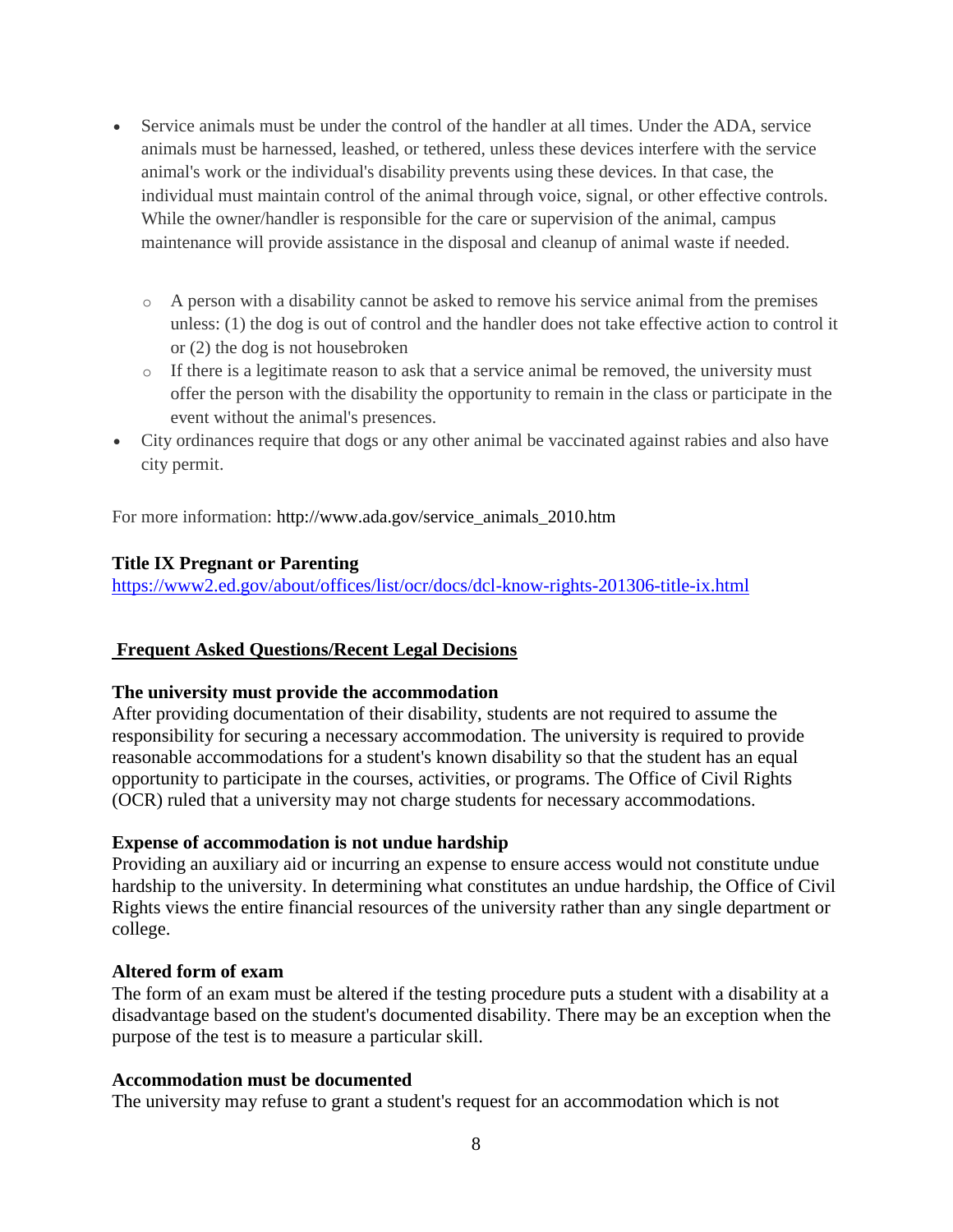specifically recommended in the student's documentation but a "good faith" effort may be applied.

#### **Handouts in alternate format**

If a student with a visual impairment is enrolled in a class, the instructor must provide all handouts in the alternate format requested by the student. In addition, all handouts must be made available to students on the same day they are distributed to non-disabled students.

## **Classroom must be accessible**

A classroom's location must be changed to provide accessibility for a student with mobility impairment. The university does not need to make every classroom accessible but must provide for the participation of students with disabilities when "viewed in its entirety."

## **Material on reserve in library**

The instructor must make course material on reserve in the library available in alternate formats for students with visual impairments.

## **Extended time**

Extended time is a reasonable accommodation for a student whose documentation specifically calls for that accommodation. The university is required to ensure that the student is provided additional time to complete tests (regular tests, pop quizzes, quizzes, this may also include any take home assignments and projects) that will be graded and/or course work in order to provide an equal opportunity for that student.

#### **Confidentiality of diagnostic information**

Faculty does not have the right to access diagnostic information regarding a student's disability. Faculty need only know the accommodations that are necessary to guarantee an equal opportunity for the student.

#### **Personal liability**

An individual faculty member who fails to provide an accommodation to a student with a documented disability may be held personally liable.

#### **Academic freedom**

Academic freedom does not permit instructors to decide if they will provide special aids and services for students with documented disabilities in the classroom.

#### **Testing accommodations**

Accommodations for testing such as readers, scribes, or the use of adaptive equipment must be provided for a student with a documented disability.

#### **Housing options**

A student with a disability is entitled to have more than one housing option presented if options exist for non-disabled students.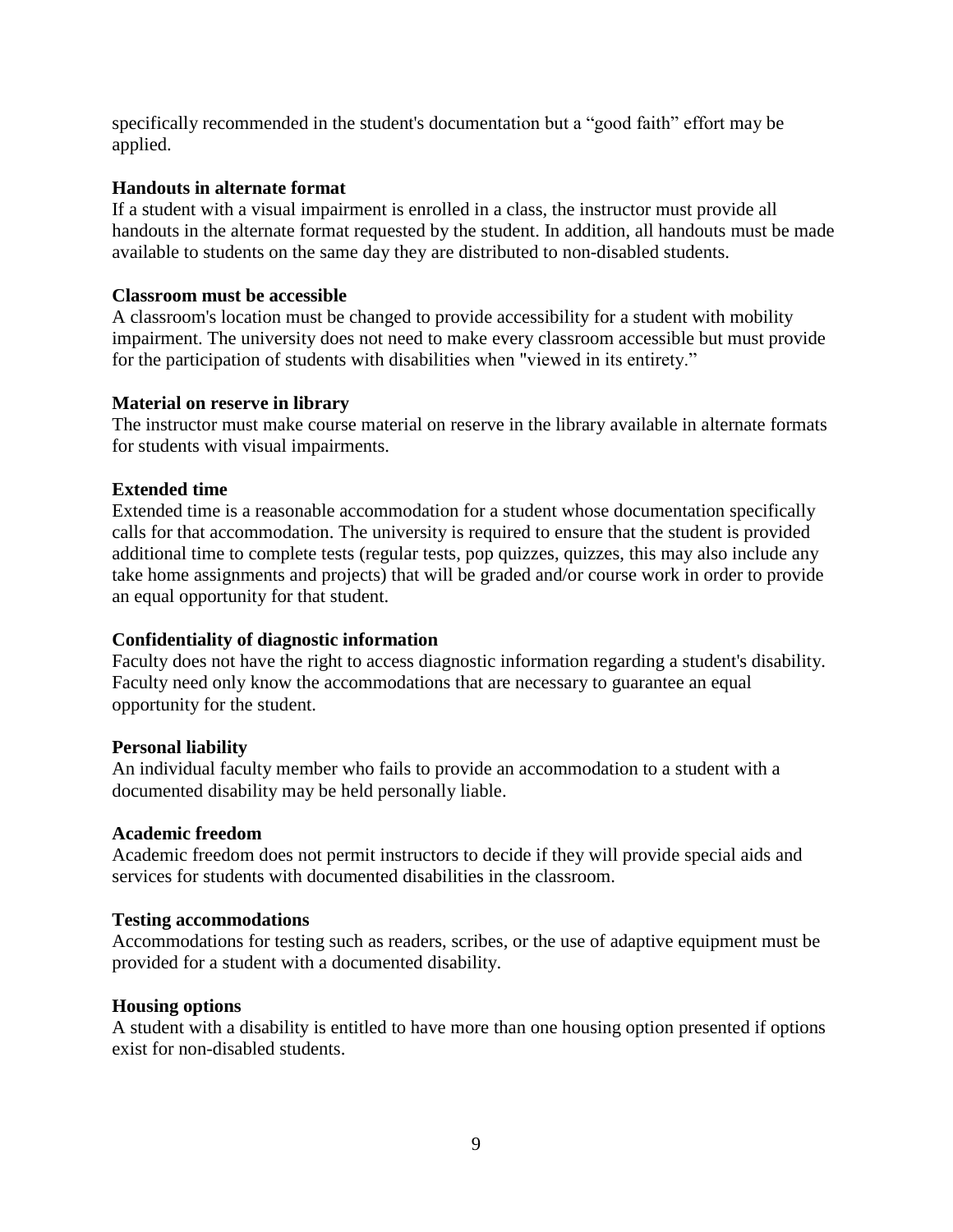#### **Student may file grievance**

A student with a disability may not only file a claim with the U. S. Department of Education's Office for Civil Rights, but may also file a complaint with HUD.

#### **Personal services and aids**

The university is not required to provide personal services such as attendant care or personal aids such as wheelchairs or eyeglasses.

#### **Accessible programs**

The university must operate its programs in the most integrated setting appropriate.

#### **Housing room assignments**

A student with a disability who needs attendant care is not automatically assigned to a single room.

## **Pre-admission**

Pre-admission inquires as to whether a person has a disability are not permissible.

## **Off-campus housing**

If the institution provides assistance to non-disabled students for off-campus housing, then the institution must provide options to students with disabilities for accessible off-campus housing.

## **Accommodations for standardized testing**

Scholarships based on standardized test scores must allow for accommodations for students with documented disabilities.

## **Admissions criteria**

The university may not use as sole criteria for admission or rejection a test that has been shown to be discriminatory for persons with disabilities.

#### **Career counseling**

Career counselors are prohibited from counseling a student with a disability into more restrictive career paths than are recommended to non-disabled students with similar abilities and interests.

#### **Job announcement postings**

Postings for job announcements must be readily accessible to students with visual impairments.

# **Responsibilities of Students and Faculty**

## **Responsibilities of the Students**

In order to receive accommodations, students with disabilities have the responsibility to:

- Self- identify their disability status to the Office of Disability Services in a timely manner
- Provide disability documentation that is as recent as within the last three years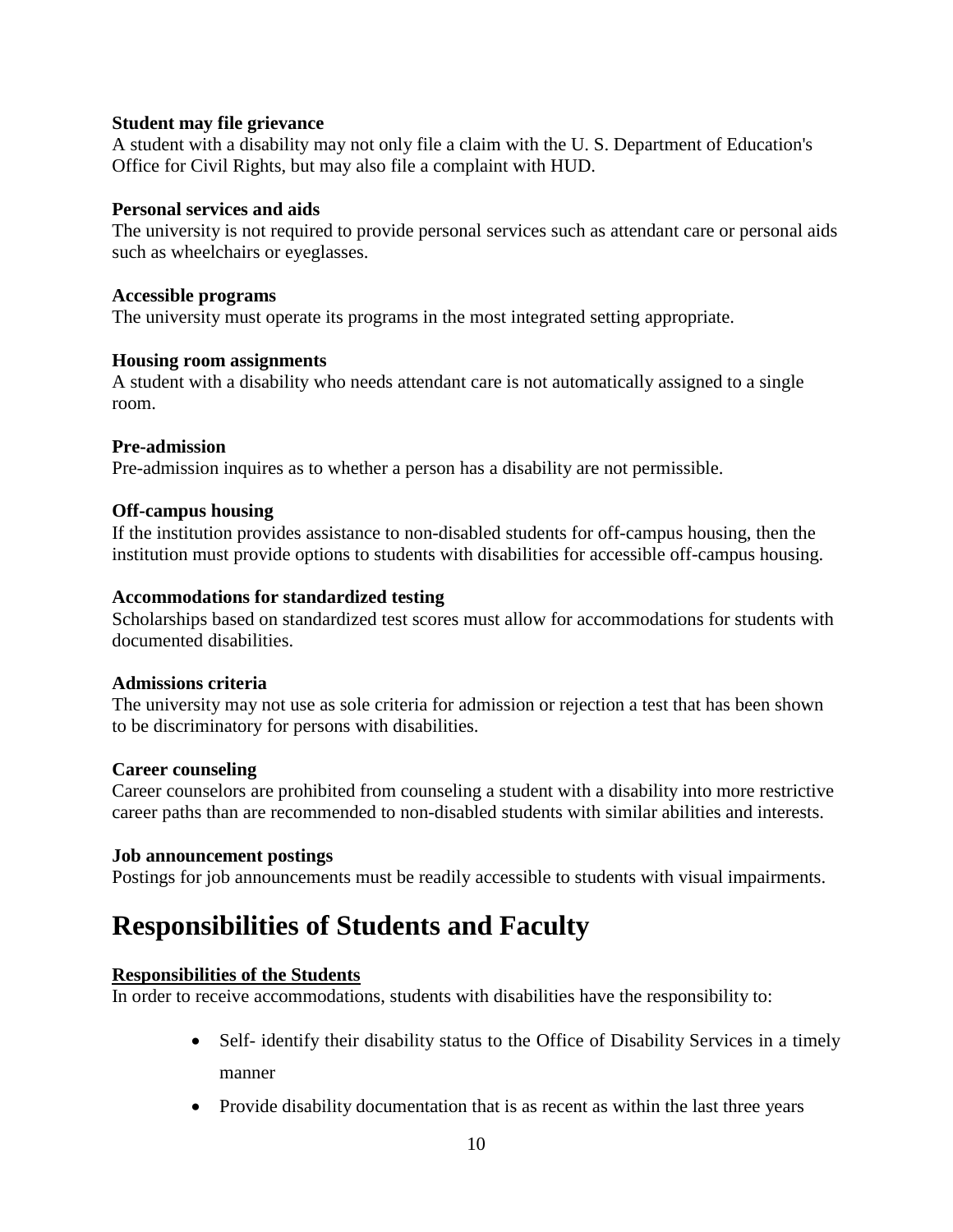- Request necessary accommodations through disability service provider
- Discuss their needs and accommodations with professor within the first week of class

## **Responsibilities of Faculty**

#### **If Notified in Writing**

Faculty members have the responsibility to cooperate with the Office of Accommodations and Access in providing authorized accommodations as soon as they are notified by letter from the Office of Accommodations and Access. Faculty should meet with all students after receiving an accommodation form for a student; the course instructor should meet with the student to discuss the required accommodation. When faculty receives the accommodation form, they are to sign, make a copy and send back to the Office of Accommodation and Access by the date given. For currently enrolled students requiring text books on tape, the instructor must provide the necessary information (title, author, ISBN, edition) as soon as possible if requested. The Office of Accommodations and Access provider will be responsible for ordering the books on tape.

## **If Not Notified in Writing**

If a student requests accommodations and the faculty member has not been notified of the student's need for accommodation, then the faculty member should refer the student to the Office of Accommodations and Access. If the disability is visible and the accommodation appears appropriate, the faculty member should provide the accommodation while awaiting official notification. Instructor's syllabus should state that a disabled student needs to meet with instructor at the start of the semester.

## **If Questioning Appropriateness of Accommodations**

If a faculty member has questions about the appropriateness of certain accommodations, the Office of Accommodations and Access (931-2661or 931-2085) should be contacted for further clarification. The faculty member should continue to provide accommodations while the issue is being resolved.

## **Definitions**

## **Diagnostic information**

The physician's/psychologist's report concerning the disability or condition.

#### **Reasonable accommodations**

The specific recommendations of strategies, technology, or aids needed to provide the student with equal access to an education.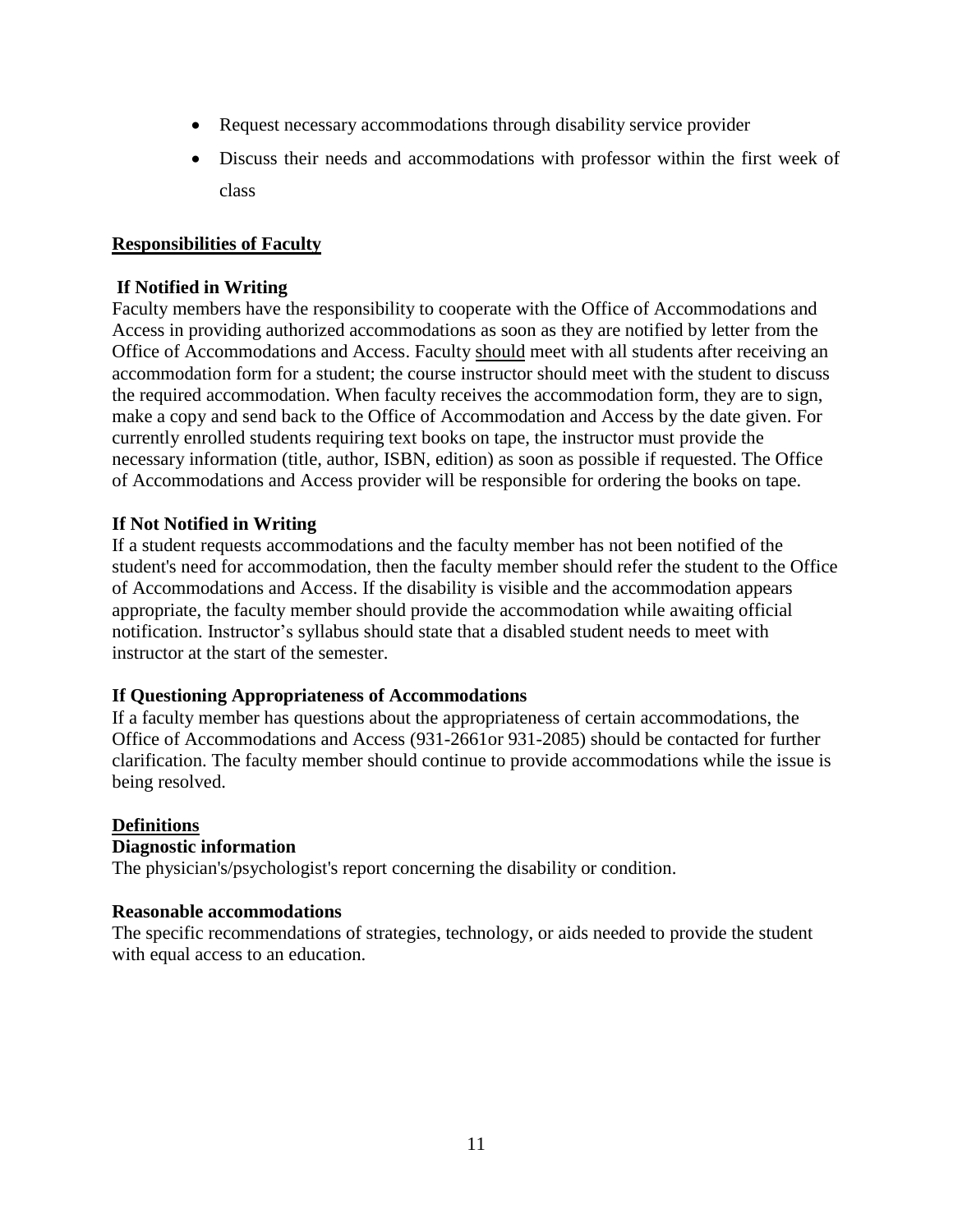**Faculty do not have the right to access the student's diagnostic information or fail to provide the authorized accommodation. Faculty do have the right to request verification of specific accommodations**. **Faculty do not have the right to ask students if they have a disability, what the student's disability is or ask the class if anyone has a disability.**

#### **Shared Responsibilities**

Students with disabilities have the first responsibility to report their needs and provide the Office of Accommodations and Access documentation concerning their disability. Faculty members should keep disabled students in mind when making special class arrangements such as field trips. On the syllabus, faculty should invite students to inform them of their special needs as soon as possible to ensure that those needs are met in a timely manner. If a student waits until the day of an exam to ask for extended time or a separate testing area, the student has failed to make the request in a timely manner. If the student fails to ask for extended time until late in the semester, the instructor is only required to provide accommodations from that time and does not need to offer make up exams. When a student discloses a disability, faculty members should ask what they can do to facilitate learning. Often it is as simple as allowing the student to sit in the front of the class. Faculty members may not discourage students from specific fields of study if the student meets the admission requirements, maintains the appropriate grades and is otherwise qualified. Faculty members are responsible to provide an appropriate learning environment, and the student is responsible to maintain the academic requirements.

#### **Test Procedures and Proctoring**

When it is documented for a student to have testing accommodations, it is the responsibility of the student to initiate testing accommodations with their instructor. In the event the instructor is unable to proctor an exam with accommodations the Office of Accommodations and Access may proctor the exams in the Accommodations and Access testing rooms. Students should notify the Office of Accommodations and Access at least three days in advance of test day and time. The Office of Accommodations and Access will contact student's instructor via email concerning exam and instructions for proctoring exam. Students should test the same time and day as the class unless other days and times are negotiated between student and instructor. The Office of Accommodations and Access will need to know the changes in a timely manner in order to ensure space for testing. Students who do not show for the scheduled exam and have not notified the Office of Accommodations and Access will have their exams sent back to their instructor. Students will not be allowed to take anything into the testing room other than test, writing utensil unless instructor has given written permission to the Office of Accommodations and Access to do so. Students will have to leave books, cell phones, purses, hats, scarves and other personal materials outside of the testing room. Students may ask to have their personal items stored in one of the staff offices. The Office of Accommodations and Access is not responsible for items left outside of testing rooms. Students will not be permitted to leave the testing room unless breaks are stated in their documentation.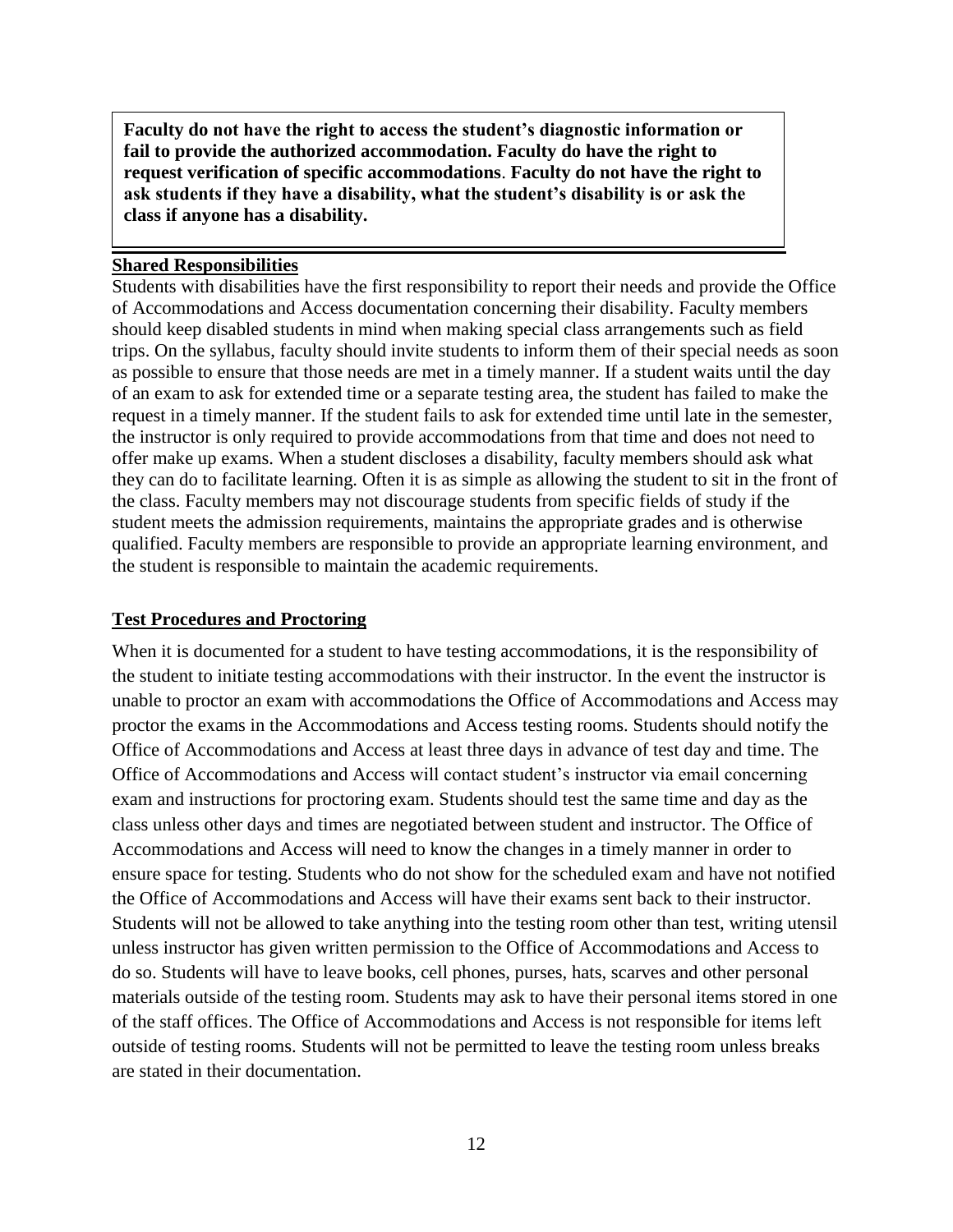The Office of Accommodations and Access will not tolerate cheating on exams. If there is a suspicion of or if a student is caught cheating, the following procedure is followed:

- ⚫ The student is confronted with the allegation of cheating or the observation of actual cheating.
- ⚫ The student is asked to turn in any materials used on the test that were not permitted for use during testing.
- The student is told that the allegations or cheating observation will be documented and the instructor will be notified. The decision on course of action at that time is left to the discretion of the faculty member within established institutional policies.

## **Accommodation Definitions**

**…………………………………………………………………………………………........** The following is a list of accommodation services that are frequently found on Individualized Accommodation Plans as recommended by the coordinator for disabilities for students with disabilities. This list is not meant to be complete, as other individualized accommodations may occasionally also appear.

**Alternate Testing** – An alternative format for test taking. This may include extended time, the use of a computer with a spell checker; reader, scribe (someone to physically record answers) private, distraction-free environment, large print format exams, and exams on tape or permission for the student to record answers.

**Note takers –** A person in the class who is a volunteer or is paid to take notes for the student with a disability. Note takers are not to take the place of the student with a disability attending class and instructor/note takers do not need to know the name of the student

**Taped Textbooks** – Texts or written classroom material in audio format. Some taped texts already recorded can be received through our services from CIDI (Center for Inclusive Design and Information, formerly AMAC). Planning in advance is necessary to ensure that the student has the recorded text at the beginning of the semester.

**Priority Registration** – A priority date to register for classes. Disabled students may register at Early Registration if stated in their documentation, this will give the student and/or student services staff necessary time to set up accommodations that require planning in advance. Examples of these kinds of accommodations are scheduling courses with adequate time between classes if medically needed, hiring of interpreters, ordering of books on tape.

**Taped Lectures** – This is particularly helpful to students with a type of visual processing disorder and/or to assist the student with compensating for a lack of note taking. Permission from instructors to record lecture material is not required if it is part of an approved accommodation plan. Taping of lectures as an accommodation is not intended to be in lieu of classroom attendance.

**Preferential Seating** – Allowing students with a disability to sit where they need to in order to minimize disability related issues. Examples of this would include: students with physical disabilities who need to sit in the back of the room or close to the door in order to stand up at times during the class or to take short breaks; a student with ADD/ADHD may need to sit in the front of the class to better attend to the lecture.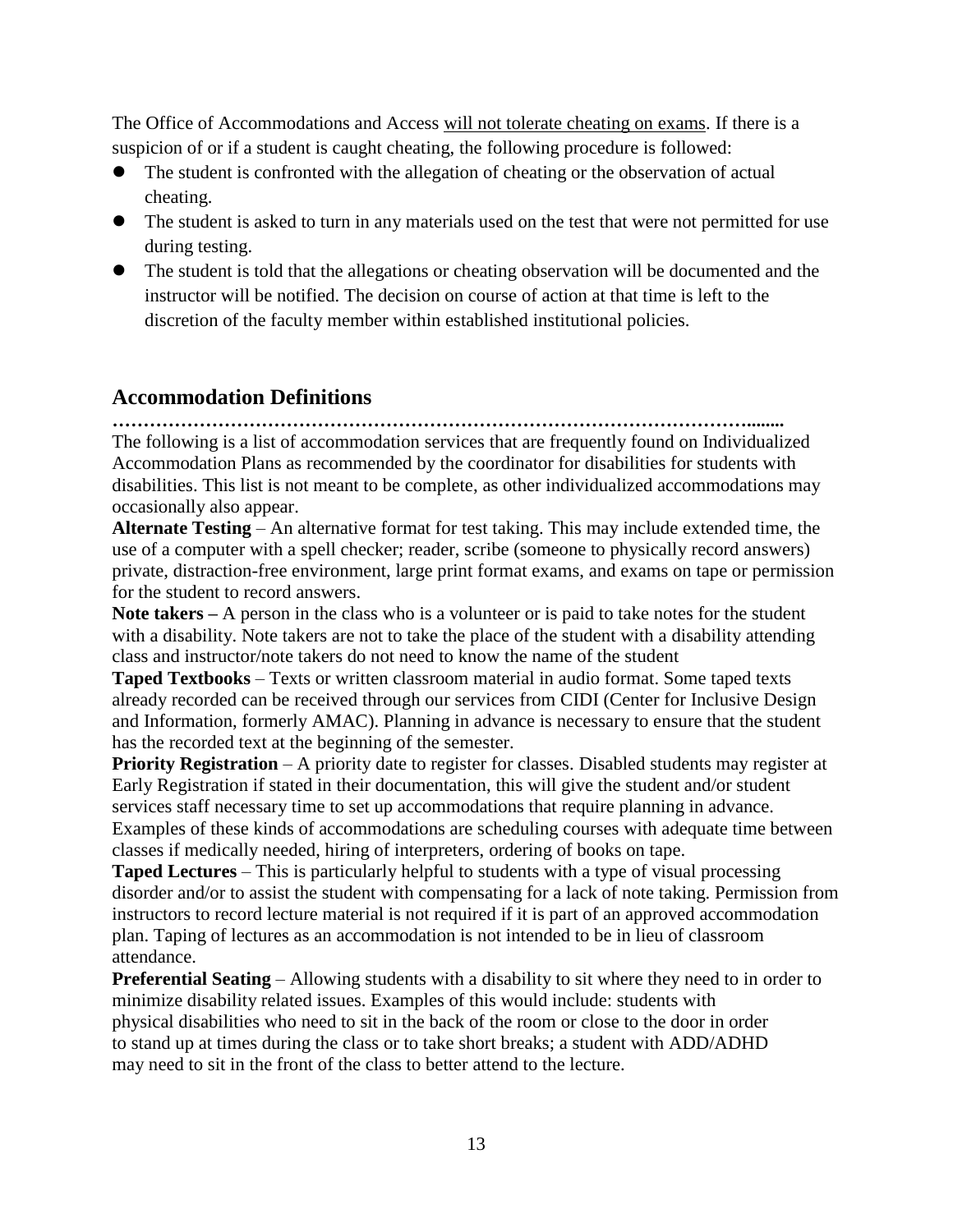**Accessible Classrooms/Location/Furniture** – Modifications to the layout, location or furniture in the classroom. This may be necessary for a student with a physical or sensory impairment. A class may need to be held in another location if it is not accessible for a student with a disability. **Extended Time for Examinations** – Allowing extra time for exams, quizzes, pop quizzes and projects. This may be necessary for students who have documented disabilities relating organization of ideas, spelling, reading comprehension, math, excessive test anxiety, or physical limitations. Students should make arrangements for extended time with each instructor within the first few weeks of the semester.

## **Disability Descriptions and Accommodation Strategies**

………………………………………………………………………………………………

**Learning Disabilities –** People with learning disabilities with average or above average intelligence that have difficulties processing information in a specific area. Learning disabilities impact on the students abilities to obtain, process, or express information.

Learning disabilities may come in the form of:

- **Dyslexia** a processing dysfunction causing difficulties with written material
- **Dyscalculia** a processing dysfunction causing difficulties with mathematical concepts and calculation
- **Dysgraphia**  a processing dysfunction causing difficulties with writing

## **Reasonable Accommodations May Include**:

- Taped Textbooks
- Note takers
- Priority registration
- Alternate Testing
- Taped Lectures<br>- Use of a communi
- Use of a computer with spell checker for examinations and assignments

## **Suggestions for Helping Students with Learning Disabilities:**

- Provide students with detailed course syllabus, make it available before registration.
- Clearly spell out expectations before the course begins.
- Start each lecture with an outline of the material to be covered that period. At the conclusion of the class, briefly summarize main points.
- Announce reading assignments well in advance for students who are using taped texts; it may take a few days to receive the tape-recorded book.
- Provide study questions for exams that demonstrate the format, as well as the content of the test.
- Present new technical vocabulary on the chalkboard, or use a student handout.
- Terms should be used in context to convey greater meaning.
- If necessary, allow students with learning disabilities to demonstrate mastery of course materials using alternative methods (e.g. extended time limits for testing, oral exams, taped exams, individually proctored exams in a separate room).

## **Suggestions for Interacting with People with Learning Disabilities:**

Be aware that people with learning disabilities may have trouble decoding body language and tones of voice. Some people with learning disabilities may have difficulty understanding spoken language, so speak slightly slower and with more expression. The student with a learning disability may need longer to process what has been said.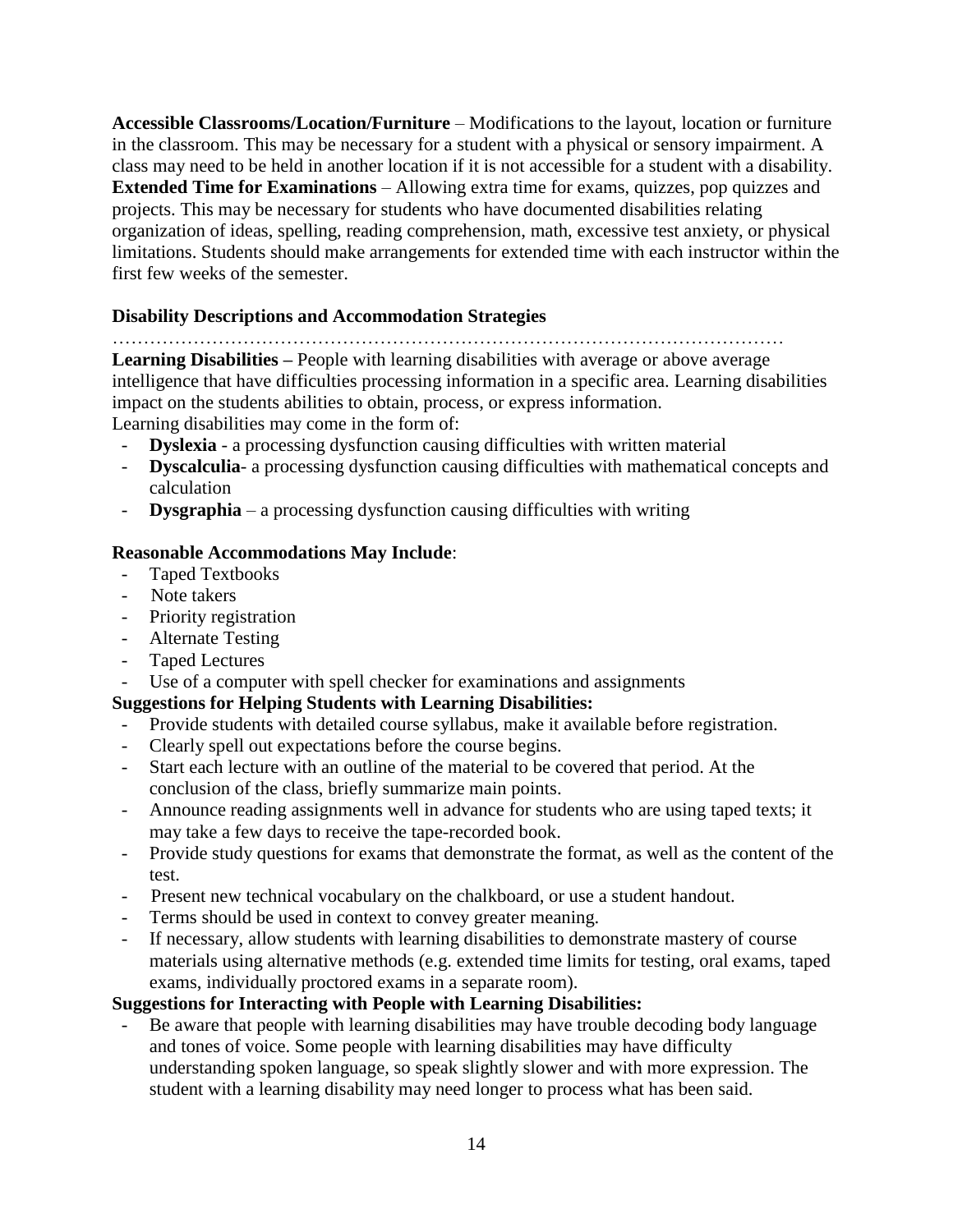- Be patient if the student speaks more slowly and with more pauses due to difficulties with word retrieval process.

## **Pervasive Developmental Disorders (including Autism Spectrum Disorders such as Asperger's Disorder)**

People with these disorders can be highly intelligent. However, they often exhibit some degree of functional deficit in, but not limited to, the following major life activities:

- **Communication**  poor eye contact, poor ability to read body language of others, difficulty participating in group activities, difficulty understanding inferences, jokes, idiomatic expressions.
- **Social interaction**  Difficulty making or keeping friends, may not have a good understanding or knowledge of appropriate social customs, overly preoccupied with specific interest area or activities, poor adjustment to changes.
- **Sensory functioning**  Sensitivities can appear to be unreasonable to others but are very real to a student with this disability. Typically they include, but not limited to, odors, visual stimuli, and sound.

## **Reasonable Accommodations May Include:**

- Student may need assistance with engaging in course group activities
- Extra time and separate, quiet room for testing
- Advance notice of any changes in course syllabus
- Instruction using concrete wording whenever possible
- Student should be allowed to go to a designated "safe" place if during class the student becomes overly anxious

## **Suggestions for Helping Students with Asperger's Disorder:**

- Minimize environmental distractions
- Whenever possible try to use a multi-modality approach with maximal use of visual tool
- Build an example that will help the student to link classroom information to what they already know. Generalization of information is difficult for students with this disorder
- Students with this disorder often have a favorite topic in which they become experts. They may need to be redirected if they inappropriately return to the topic
- Group work and essays can be particularly difficult for these students. Consider alternate ways to assess learning

## **Suggestions for Interacting with Students with Asperser's Disorder:**

- Avoid taking student's behaviors and statements personally. Students with this disorder typically have difficulty with interpreting figurative language, sarcasm and humor. Reciprocal conversation is often difficult. Students with this disorder may not respond in any way the other students would typically respond to the same situation or conversation.
- Do not insist on eye contact while engaged in conversation. Those can be a painful experience for a student with this disorder, given the sensory over load that some students experience looking at other people's faces.
- Avoid using idiomatic expressions, inferences, sarcasm or humor when engaged in conversation. If used, you may need to explain the idiomatic expression, inference, sarcasm or humor. Students with this disorder are very concrete in their language and thinking, will often misinterpret the meaning of these words and expressions.

## **Psychiatric Disabilities**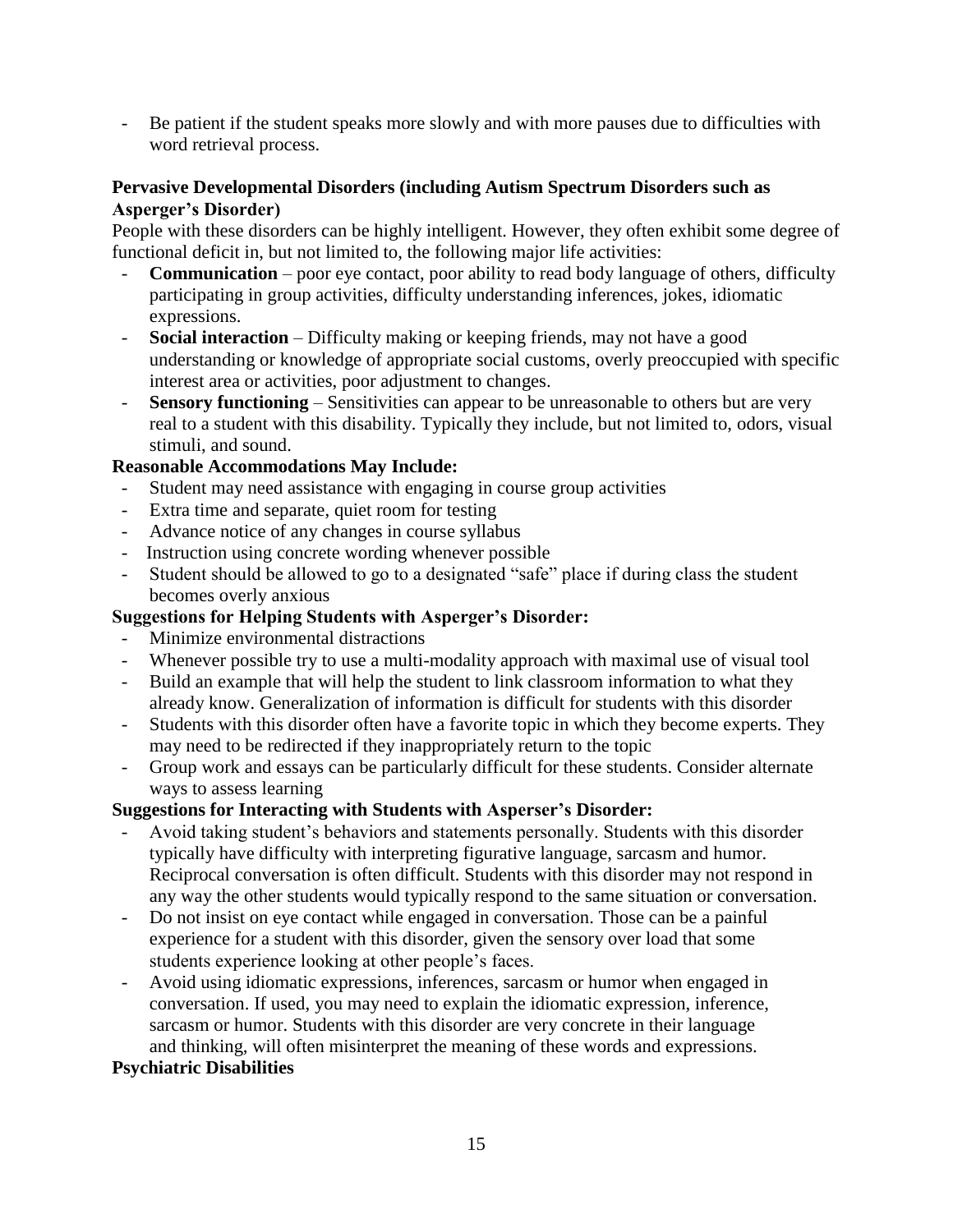Psychiatric disability is a term used to refer to conditions such as bi-polar disorder, depression, personality disorders and schizophrenia. The term may also refer to affective disorders or mood disorders.

## **Reasonable Accommodations May Include:**

- Provide alternative seating arrangements
- Provide extra time on assignments
- Allow tape recording of lectures
- Provide private, quiet test taking environments

## **Suggestions for helping Students with Psychiatric Disabilities**

- Provide syllabus in advance
- Avoid being judgmental regarding the impairment related issues
- Understand that the student may be drowsy in class due to side effects from medications as opposed to being apathetic, disinterested, or unresponsive
- Encourage the student to disclose any functional limitations that will affect the student's performance in the class and strategize with the student any remediation options

## **Suggestions for Interacting with People with Psychiatric Disabilities**

- Provide honest feedback when the student's behavior is inappropriate and talk about alternative behavior options
- While interacting with the students do not try to diagnose or treat the psychological disorder. It is best to just deal with the student's behavior or functional limitations within the course
- Refer the student to Student Support Services if the student is requesting therapeutic help
- Contact Campus Safety (928-1390) immediately regarding any behavior that may be abusive or threatening

#### **Attention Deficit Disorders**

Attention Deficit Disorder is a neurological condition that affects learning and behavior. This affects the attention or distractibility of the individual. There are two types of this disorder. Students with ADHD exhibit decreased impulse control and are more likely to act out. Students with ADD are more likely to turn inward and exhibit shy or quiet behaviors. Characteristics of both include attention deficits, impulsivity, hyperactivity, mood swings, low frustration tolerance and difficulty sleeping at night. Time management, completing assignments on time, organizing and setting priorities are problem areas for people with attention deficit disorder.

## **Reasonable Accommodations May Include:**

- Allow taping of lectures to facilitate note taking
- Allow students to take a break during long lecture periods
- Allow students to break exams into shorter segments with a break in between the segments
- Permit student to sit in the front row
- Offer a distraction free examination room

## **Suggestions for helping Students with ADD/ADHD**

- Provide a detailed course syllabus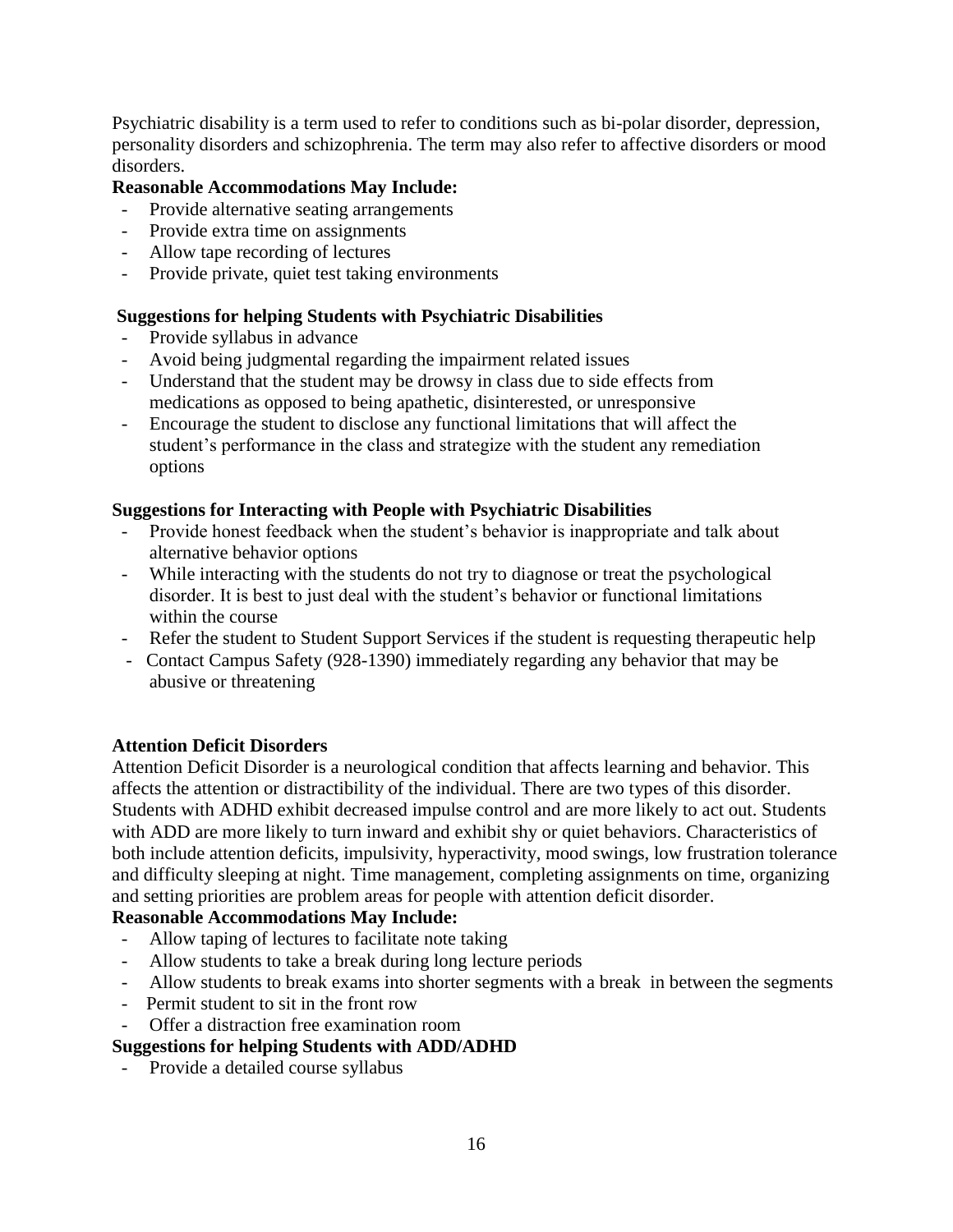- Start each lecture with an outline of the material to be covered. Briefly summarize key points at the end of class
- Use manipulative materials when possible (e.g. puzzles, models, computer programs)
- Provide study questions for exams that demonstrate the format as well as the content of a test. Explain what constitutes a good answer and why.

## **Suggestions for Interacting with People with ADD/ADHD Disorders**

- People with ADD/ADHD may be impulsive and may act without much thought or planning. This may manifest itself in frequent interruptions or in changing the subject frequently and without any warning. These actions are not meant to be rude or impolite.
- Disorganization is a serious problem for people with ADD/ADHD. This is not a sign that the person does not respect others or the task at hand.
- If possible, when conversing with a person with ADD/ADHD, select a quiet place without distractions
- Remember that people with attention deficit disorders are not being inattentive on purpose.
- Be patient and try to keep their attention by continually re-engaging them.

## **Hearing Impairments**

Hearing impairments can range from total deafness to being hard of hearing.

## **Reasonable Accommodations May Include:**

- Use of an interpreter
- Use of a note taker
- Use of a personal amplification device
- Allow front row seating in order for the person with a hearing impairment to be able to clearly see your lips for speech reading

## **Suggestions for Helping Students with Hearing Impairments**

- If the student has an interpreter, be sure to speak directly to the student with the hearing impairment and not to the interpreter
- Wave your hand or tap the person with a hearing impairment on their shoulder to get their attention
- Place yourself facing the light source in the area. Keep hands and objects away from your mouth when speaking
- Try to keep the environment as quiet as possible. Students with hearing aids often times have more difficulty hearing if there is a lot of background noise
- Ask the student if he or she understood the information if he or she appears to be confused

## **Visual Disabilities**

Visual Disabilities can range from partial to total blindness. Students with partial blindness will have some sight but may experience recurring eyestrain while reading, inability to read standard size print, difficulty reading certain colors of ink, have fluctuations in visual acuity, inability to see at night or in poorly lighted areas.

## **Reasonable Accommodations May Include:**

- Allow use of a tape recorder
- Use large type or Braille copies of materials
- Use a reader/scribe or taped tests
- Front row seating and or seating away from the window in order to reduce interference of sunlight on the chalkboard

## **Suggestions for Helping Students with Visual Disabilities**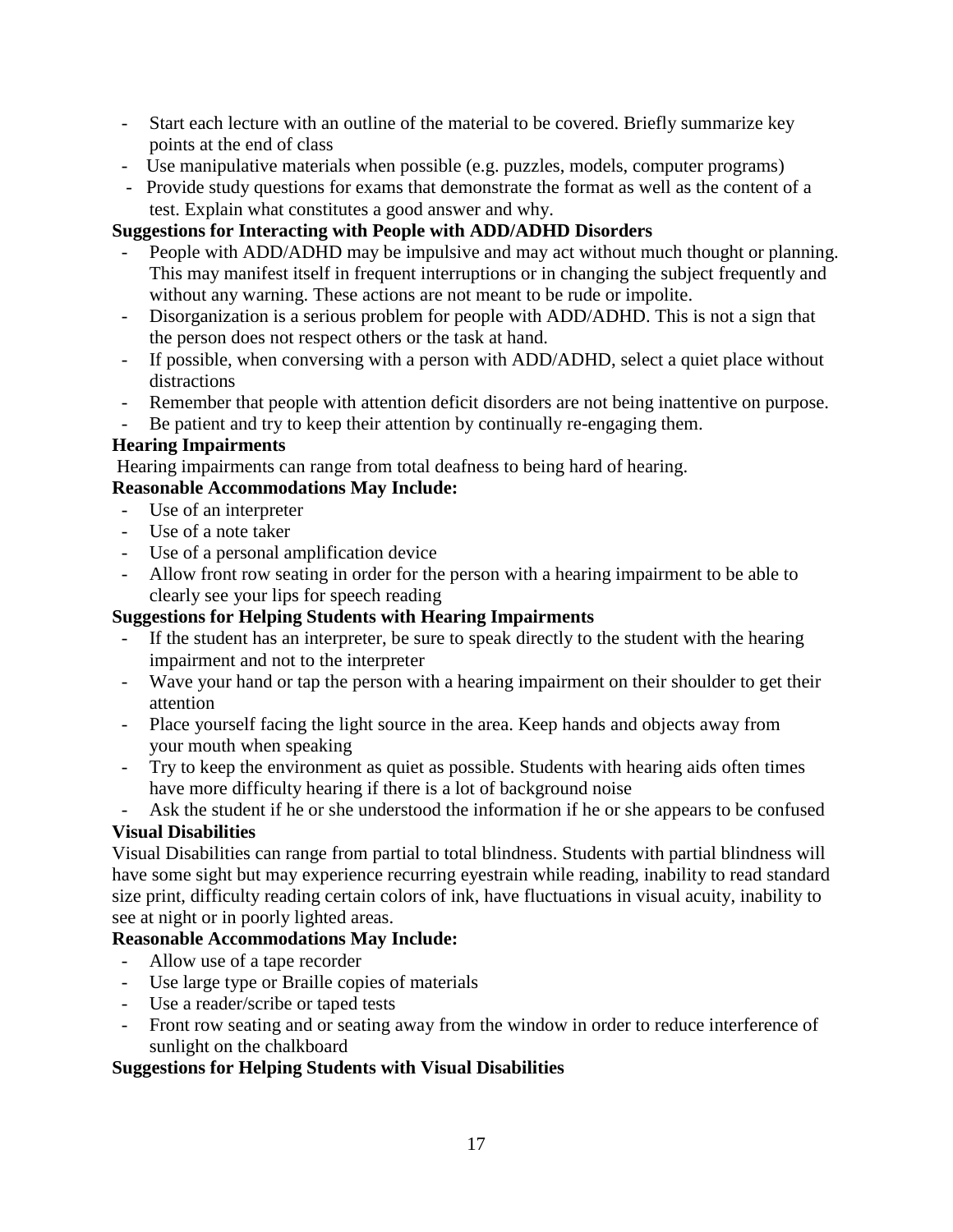- Verbalize the content of transparencies, chalkboard or other visual medium and describe important content
- Team the student with visual disability with a sighted student for in-class and lab assignments
- Provide reading materials or syllabus in advance (at least 1 week) to allow time for taped textbooks or brailed materials to be obtained

## **Suggestions for Interacting with People with Visual Disabilities**

- Identify yourself and the people you are with upon entering the presence of someone who is blind. When conversing in a group remember to say the name of the person you are talking to, this helps reduce the confusion for the person who is blind.
- Do not grab the arm of the person with a visual impairment when walking. Allow the person to take your arm or ask if the person would they like to take your arm. If so remember to guide rather than propel.
- Offer to describe information about the immediate surroundings to the student with a visual impairment. Examples of this might be: there is a table two feet to your left; your sandwich is at 12:00 on your plate, there are three steps going up.
- Do not pet or distract a working service dog of a person who is visually impaired; this is potentially dangerous for the owner.

#### **Attendance and Disability**

Students most likely to request modified attendance policies are those with health related disabilities that flare up episodically. This might include students with Lupus or Fibromyalgia, sickle cell anemia, seizure disorders, cancer, migraines and conditions requiring dialysis. Students with psychological disabilities who are experiencing an exacerbation of symptoms may also request modification of attendance policies.

Federal law requires universities and colleges to **consider** reasonable modification of attendance policies if required to accommodate a student's disability. In making this determination, two questions must be answered:

- Does the student have a documented disability that directly affects his/her ability to attend class on a regular basis? Office of Accommodations and Access will make this determination based on a review of documentation from the student's physician or psychologist and provide verification in a letter the student presents to the instructor.
- Is attendance an essential part of the class? Would modification of attendance policies result in a fundamental alteration of the curriculum?

Faculty is responsible determining the importance and weight of classroom attendance and participation. Students unable to attend classes for an extended period of time are responsible for informing the instructor(s) of the reason why they are not attending class. Faculty determines if the attendance and participation are considered to be integral components to the learning process and if the student is not meeting those requirements, then student may not be otherwise qualified to attend classes at that point and time.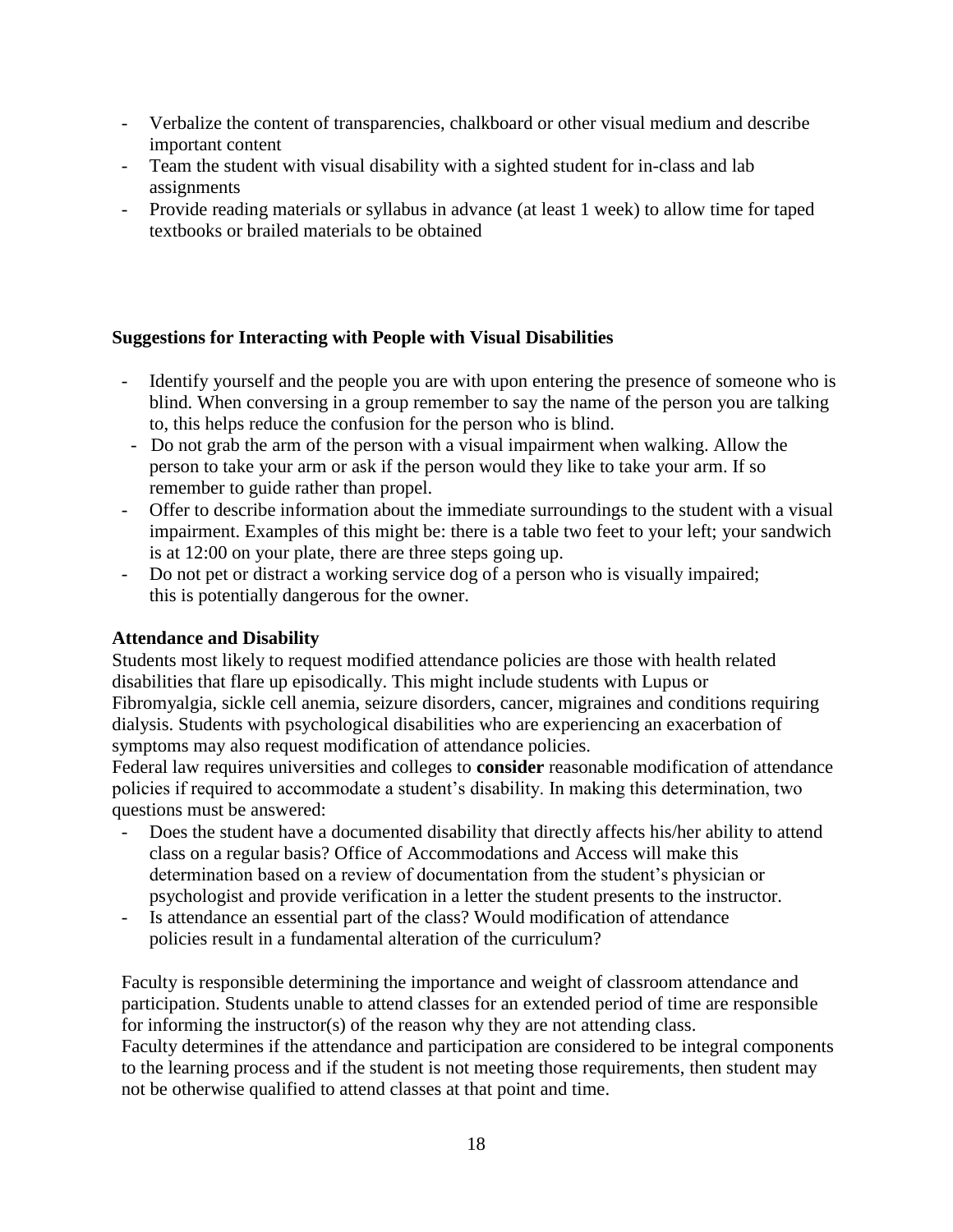Faculty also determines policies regarding make-up work and missed exams and quizzes. Faculty is not required to lower or effect substantial modifications of standards for accommodation purpose.

Faculty should announce and make their attendance/make-up policies clear during the first day of class and reinforce this information on the class syllabus.

## **The Office of Civil Rights (OCR) has provided the following guidelines to assess if attendance is an essential part of class:**

- Is there classroom interaction between the instructor and students and among students?
- Do student contributions constitute a significant component of the learning process?
- Does the fundamental nature of the course rely on student participation as an essential method of learning?
- To what degree does a student's failure to attend constitute a significant loss to the educational experience of other students in class?
- What does the course description and syllabus say?
- Which method is used to calculate the final grade?
- What are the classroom practices and policies regarding absences?

It is recommended that students with a disability-related need for flexibility in attendance meet with their instructors to discuss the extent to which modification in attendance polices may be reasonable for a particular class. The instructor and student should have a clear understanding of what accommodation can be made for disability-related absences.

In cases where attendance is an essential part of the class, a medical or mental health withdrawal may be considered a reasonable accommodation if absences become excessive.

#### **Modifications to Attendance Policies Should Be Considered**

by Jane Jarrow Ph.D

Rarely a month goes by without someone in higher education facing request to modify attendance requirements to accommodate a student with a disability. Students also occasionally ask to be excused from faculty member's rules and tardiness. Rather than considering any waiver of attendance requirements, this article focuses on the possibility of modifying existing policies as an accommodation. It is important to remember that to be reasonable a proposed accommodation must be an appropriate response to the disability-related need without compromising academic standards.

#### **Legitimate versus questionable requests:**

**Question:** What are some legitimate reasons for students with disabilities to request modifications to attendance policies?

 **Answer:** Persons most likely to request modified attendance policies are students with healthrelated disabilities that flare up episodically. This might include students with diabetes, epilepsy,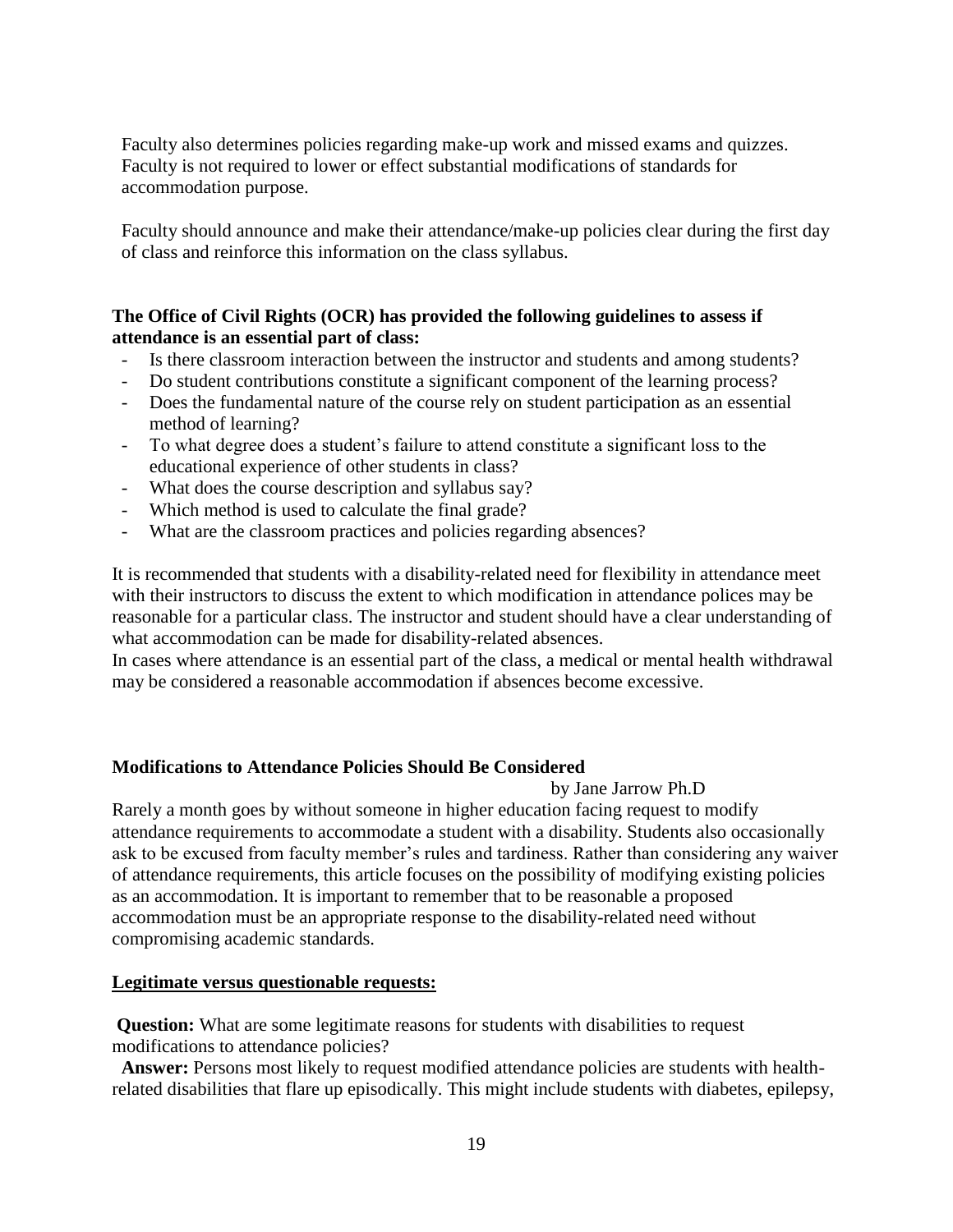cancer, migraines and conditions requiring dialysis. Flexibility in attendance policies sometimes is considered for students with mobility impairments during inclement weather. It is hard to get to class when the campus transportation system shuts down because of snow, and it might be dangerous to come to class during an ice storm for someone who is not too steady on his or her feet.

 **Question:** What are some questionable reasons for students with disabilities to request flexible attendance policies?

 **Answer:** Occasionally, a student with attention deficit disorder requests a flexible attendance policy for an early morning class, claiming he or she does not function well in the morning or is not organized and may forget to come to class. While this may be related to the student's disability, the institution does not have to excuse the student's failure to satisfy basic responsibilities simply because the student has not made the effort to manage his or her disability.

 Other students may seek flexibility in attendance policies when they need to miss class because of scheduled appointments with specialists. While this may be a legitimate need it does not seem different from the needs of other students who are in school but also have a life and commitments outside, particularly when the appointments might have been scheduled at other times. But be aware that students with disabilities may have to attend regularly scheduled appointments with specialists that cannot be changed. Such absences may be negotiated with faculty as they would for any other student rather than being covered under accommodation policy.

#### **Frequently Asked Questions on Attendance**

**Question:** Can a service provider tell faculty members they have to change attendance policies they have established for classes? If not, does it matter what the student's disability-related reason is for missing class when a faculty member has an established policy regarding attendance?

 **Answer:** Of course it matters. The service provider tells faculty members to change a policy in the context of providing an accommodation if it is necessary to ensure equal access for a student with a disability.

Faculty-born attendance policies are no more inviolate when it comes to consideration of accommodation requests than are any other rules. Just as a disability service provider would not hesitate when appropriate to make sure a faculty member alters a policy on the amount of time allotted for taking a test, the disability service provider should ensure modifications in attendance policies are provided when such changes do not fundamentally alter the curriculum. This is not to suggest that strict enforcement of attendance policies is never reasonable, appropriate and necessary. In classes that clearly rely on participation, there may be many good reasons for setting attendance policies and refusing to alter them.

 In clinical practicum classes, in which the student is supposed to be gaining a given number of hours of experience in a clinical setting over the course of the term, a student who misses too many classes, he or she may miss not only a significant portion of that hand-on experience, but also the skills and techniques taught that will be necessary in future lab sessions.

 In a studio art class, in which the primary purpose is to provide ongoing feedback from faculty and fellow student's as work progresses, a student is not participating in the exchange if he or she is not there.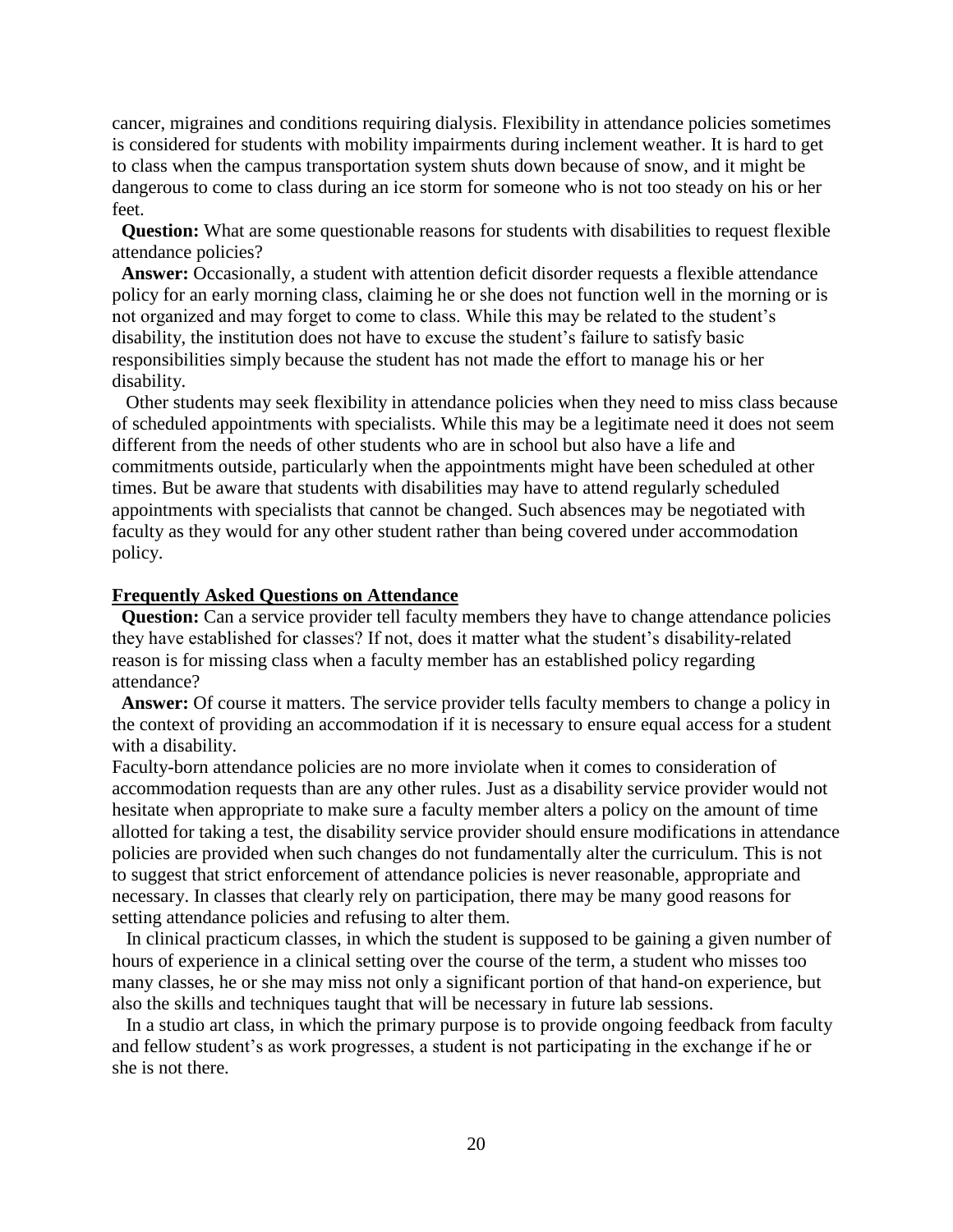#### **ADA requirements**

 **Question:** Does the ADA (American Disabilities Association) require that the institution modify attendance policies for a student with a disability?

 **Answer:** There is no single answer to this question unless it is considered in the broadest sense possible. If the question is, are we legally required to consider modifying our attendance policies at the institution as a form of accommodation for disability?", then the answer is "yes".

 The institution is legally required to consider whether any policy or procedure in place is discriminatory on the basis of disability and alter it if it is found to be discriminatory. Willingness to consider the possibility is legally required. Whether such consideration leads to a decision to modify attendance requirements in particular circumstances is an entirely different question that should be answered in light of numerous factors.

#### **Factors to consider**

In an Office for Civil Rights letter of finding resolving a complaint involving Cabrillo College in Aptos, Calif., the U.S. Department of Education listed factors to be considered in determining whether attendance is an essential part of a class and thus not open to accommodation:

- Is there classroom interaction between the instructor and students and among students?
- Do student's contributions constitute a significant component of the learning process?
- Does the fundamental nature of the course rely on student participation as an essential method to learning?
- To what degree does a student's failure to attend constitute a significant loss to the educational experience of other students in the class?
- What do the course description and syllabus say?
- Which method is used to calculate the final grade?
- What are the classroom practices and policies regarding attendance?

#### **Rationale for refusing requests**

**Question:** On what basis can or should I refuse a request for modifying attendance policies? **Answer:** It may be appropriate for the disability service provider to offer an explanation along these lines: "We will consider modifying attendance polices on an as-needed basis as an accommodation, but you need to understand two things. Before we will grant that particular accommodation we prefer to examine other options that may be less disruptive to the educational process. If there are no alternatives in the circumstances presented and if the faculty member has a policy regarding penalties for absences, we will review the circumstances in light of the policy we have established. Unfortunately, in your case we have determined that it would not be appropriate because (cite specific reason in response to the questions you examine in your process). Let's talk about alternatives. Here are the policies currently in place through the application or modification of one of those policies that could be activated in the event that you do have to miss more than the allotted number of classes.

#### **Caps on absences**

On a recent site visit a faculty member asked about the accommodation of modifying attendance policies. The faculty member taught an English class and had not been uncomfortable with the idea that a student might need to miss some additional classes because of an disability until one student missed 18 out of 30. The student has a disability-related need to have more absences than the two the professor commonly allowed. The faculty member understood from the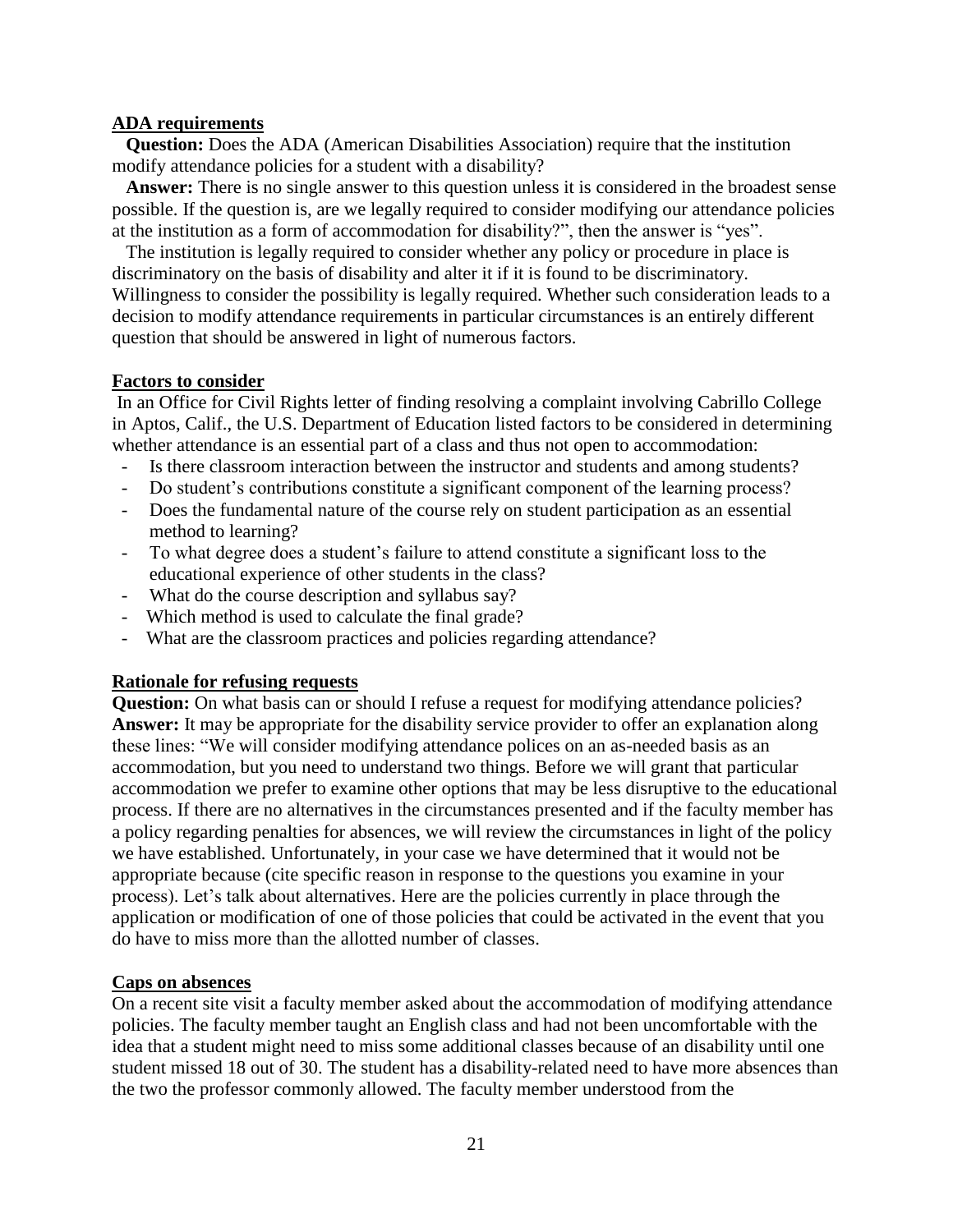communication provided by the disability service provider that the student was not limited at all in her attendance or lack therefore and the student took the statement of an accommodation as a license to show up only when she felt like it. Less than half of the student's absences were in fact disability related. If attendance policies are to be modified the university should specify how the student will verify that the additional absences were disability related and place a cap on how many absences will be allowed. For example the disability service provider might state," if the student misses more than x number of classes the faculty member is urged to contact this office to discuss whether the student's continued enrollment in the class is viable. Sometimes granting a modification to attendance requirements will not be possible. In some instances a student with the most legitimate disability related need in the world still may not be able to identify any accommodation that would not unreasonably alter an essential element of the university's curriculum.

• Jane Jarrow, who is president of Disability Access Information & Support (DAIS) in Columbus, Ohio, is an expert on disability law compliance at postsecondary institutions.

## **It is important that instructors let the Office of Disability Services know when a student misses more classes than is allowed on syllabus.**

## **When Faculty Are TOO Accommodating!**

By Jane E. Jarrow, Ph.D.

Most faculty members in higher education today understand the legal and educational imperatives that mandate equal access to students with disabilities through academic accommodation. Sometimes though, problems arise from faculty who are readily prepared to provide appropriate accommodation - it is their accommodating nature that can get them, the institution and (sometimes) the student into trouble!

Most institutions have established a clearly articulated policy as to who holds the documentation of disability, what steps a student must take to declare the need for disability-related accommodations and how that information is communicated to faculty. But what if the student says, "I don't want to go through the disability services office; I want to advocate for myself and work directly with faculty and negotiate my own accommodations." Regardless of why students choose to go this independent route (and there are both good and bad reasons for taking such a stance), the faculty member who agrees to disregard institutional policy and honor accommodation requests directly from the student may not be doing anyone a favor!

**Personal Jeopardy**: Faculty members who work directly with students, discuss the disability, (possibly) look over the documentation, and agree to accommodation may be establishing themselves as the "gatekeepers" without meaning to do so. If the faculty member agrees to provide accommodation "x" and not accommodation "y" and later the student maintains that he/she was not appropriately accommodated, it is the faculty member's decision that is subject to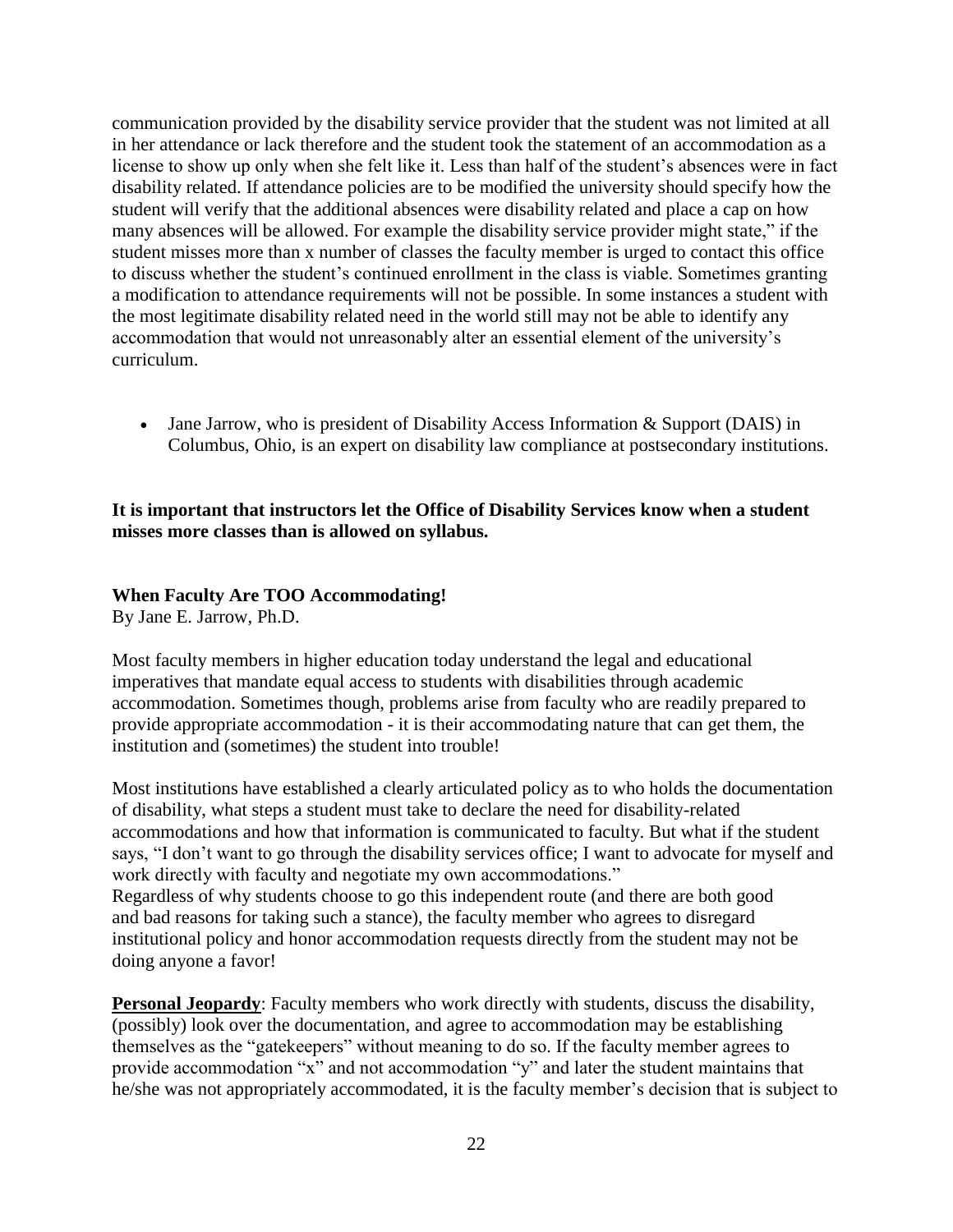question and the faculty member who could conceivably be held responsible for violating this student's civil rights. The faculty member who agrees to provide accommodations without institutional authorization for a student with one disability (for example, LD) but is less familiar and comfortable with another disability (for example, ADD) and sends that student back through channels for official documentation could be opening himself/herself up for charges of discrimination, intimidation or harassment. Faculty members who conscientiously try to make life easier for the student by allowing the student to bring the documentation directly to them may gain access to confidential information to which they should not be privy. For all these reasons, it would be best for faculty not to be drawn into the collection of disability documentation or the decision-making regarding accommodation.

**Institutional Jeopardy:** may be when the student provides documentation to a single faculty member (who accepts and acts on that documentation) and may be able to make a legitimate case for saying that he/she informed the institution of the disability and the need for accommodation. The faculty member should not be discussing the information that has been shared (because of issues of privacy and confidentiality), and yet the student may be expecting to receive similar consideration and accommodation from other faculty on the basis of having provided the documentation to someone in authority at the institution. If it is not made clear that the institution has not been "notified" until the documentation is provided and requests are made from suchand-such an office, the institution may not be in a position to defend itself from charges of discrimination by neglect for a student who does not receive accommodation by others within the institution. Or consider this scenario - Professor A accepts the documentation and provides accommodation without going through channels, as do Professors B and C, then Professor D says, "I will provide accommodations when I receive proper notification from the disability services office that this is appropriate." Professor D looks like the villain for following the rules! More distressing, however, is the possibility that the institution may be facing some very real difficulties if the disability services office determines that some of the accommodations that Professors A, B, and C provided were not warranted by the documentation and does not prescribe those same accommodations for Professor D to provide.

**Student Jeopardy:** Students with disabilities will still have those disabilities after they leave the postsecondary environment. Whether they choose to go on to graduate or professional school or seek a place in the world of work, chances are that if they needed accommodations to successfully function in higher education, they may need accommodation in their future endeavors as well. More and more often, those settings beyond the post-secondary experience are ready and willing to provide accommodations on the basis of verification from the higher education institution that those same accommodations have been provided during the student's post-secondary career. If the student has no record of having been served by the institution, if the student was never on file in the disability services office and received all of his/her accommodations through individual discussion with faculty, that student will have no official history of being regarded or served as a person with a disability and may have a much more difficult time establishing the claim to accommodations in the future.

Jane Jarrow Ph.D, DAIS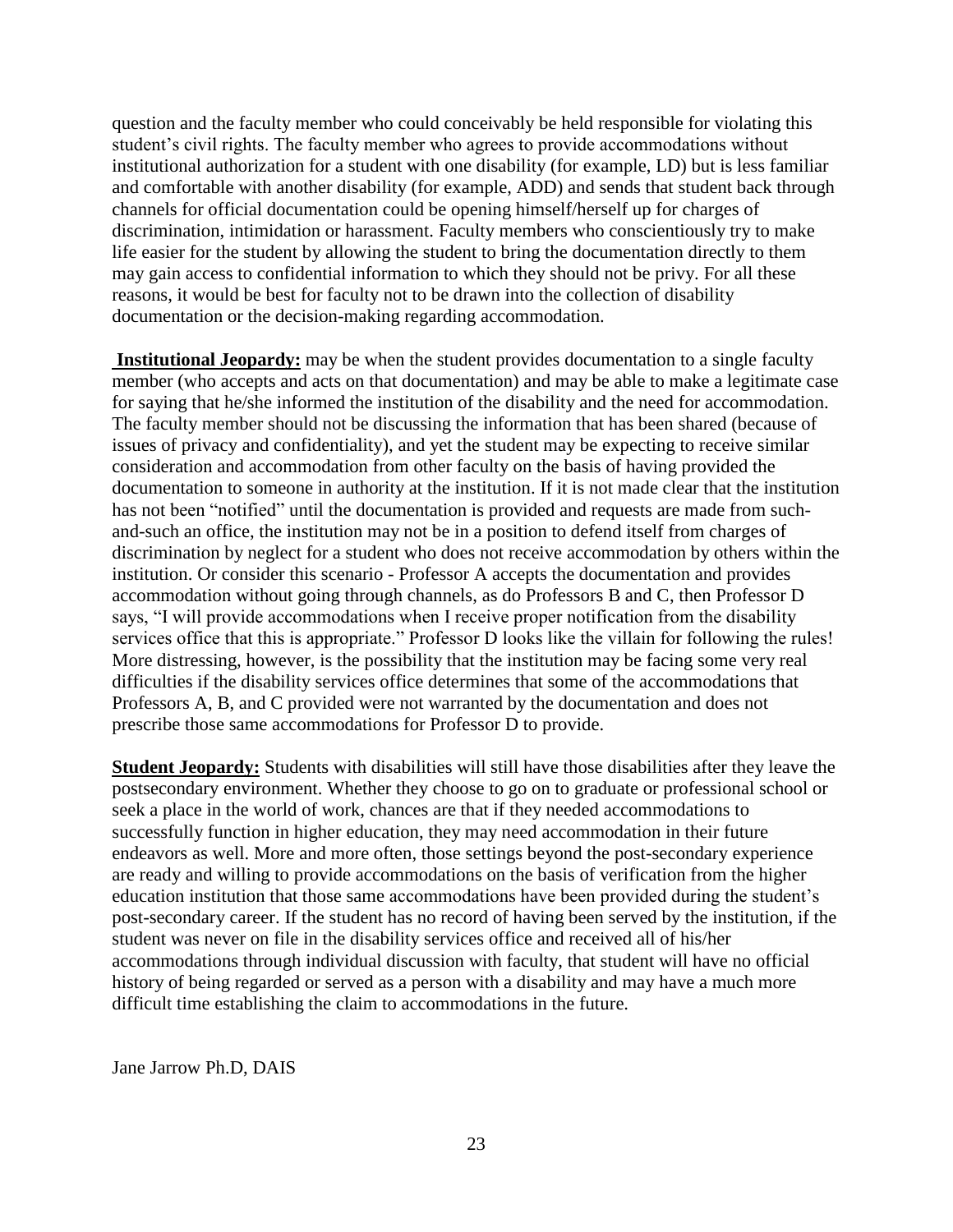# **GEORGIA SOUTHWESTERN** Office of Accommodations and Access

## *S T A T E U N I V E R S I T Y (229) 931-2661 Office*

800 GSW State University Drive Americus, Georgia 31709 (229)931-2958 Fax

#### **Accommodation Notification**

Date\_\_\_\_\_\_\_\_\_\_\_\_\_\_\_\_\_\_\_\_\_\_\_\_\_\_\_\_\_

Semester \_\_\_\_\_\_\_\_\_\_\_\_\_\_\_\_\_\_\_\_\_\_\_\_\_\_\_\_\_\_\_\_\_\_\_\_\_\_\_\_\_\_

Professor's Name **Class** 

Student's Name  $\Box$ 

The above named student has provided documentation to the Office of Accommodations and Access that entitles him/her to the accommodations marked. The accommodation form may change due to various disabilities. Federal law requires that we make reasonable adjustments to accommodate the needs of students with disabilities where such adjustments are necessary to provide equality of educational access. **This information is confidential**. Please do not disclose any information about the student or the student's disability.

**Please return the signed form by\_\_\_\_\_\_\_\_\_\_\_\_\_\_\_\_\_\_\_\_\_\_\_\_\_\_\_\_\_.**

**The accommodations are marked with a (X). Form may change due to students disability.**

( ) Reader ( ) Large print ( ) Written instructions for assignments.

( ) Extended Time (time and one-half, on all graded tests, quizzes, pop quizzes)

( ) Extended time to complete assignments if needed due to disability (Please **discuss this accommodation with student).**

( ) Separate Testing Room (distraction free environment for testing).

( ) Use of word processor (essay tests, papers, and other writing assignments).

( ) Use of spell check device on papers and other writing assignments

( ) Avoid penalizing spelling errors on tests/quizzes ( ) Electronic copies of notes

( ) Alternate answer sheet (if scrantron is used) ( ) Use of recorder.

( ) Use of computer/laptop for note taking, paper and essays)

( ) Note-taker/typist/Scribe (a note-taker will attend your class).

( ) **Closed captioning** ( ) May need extra time getting to class due to disability.

( ) Breaks ( ) Food /Drink in class ( ) Materials enlarged ( ) Alternate test

( ) Preferential Seating (next to door, table and chair, back of classroom, front of classroom)